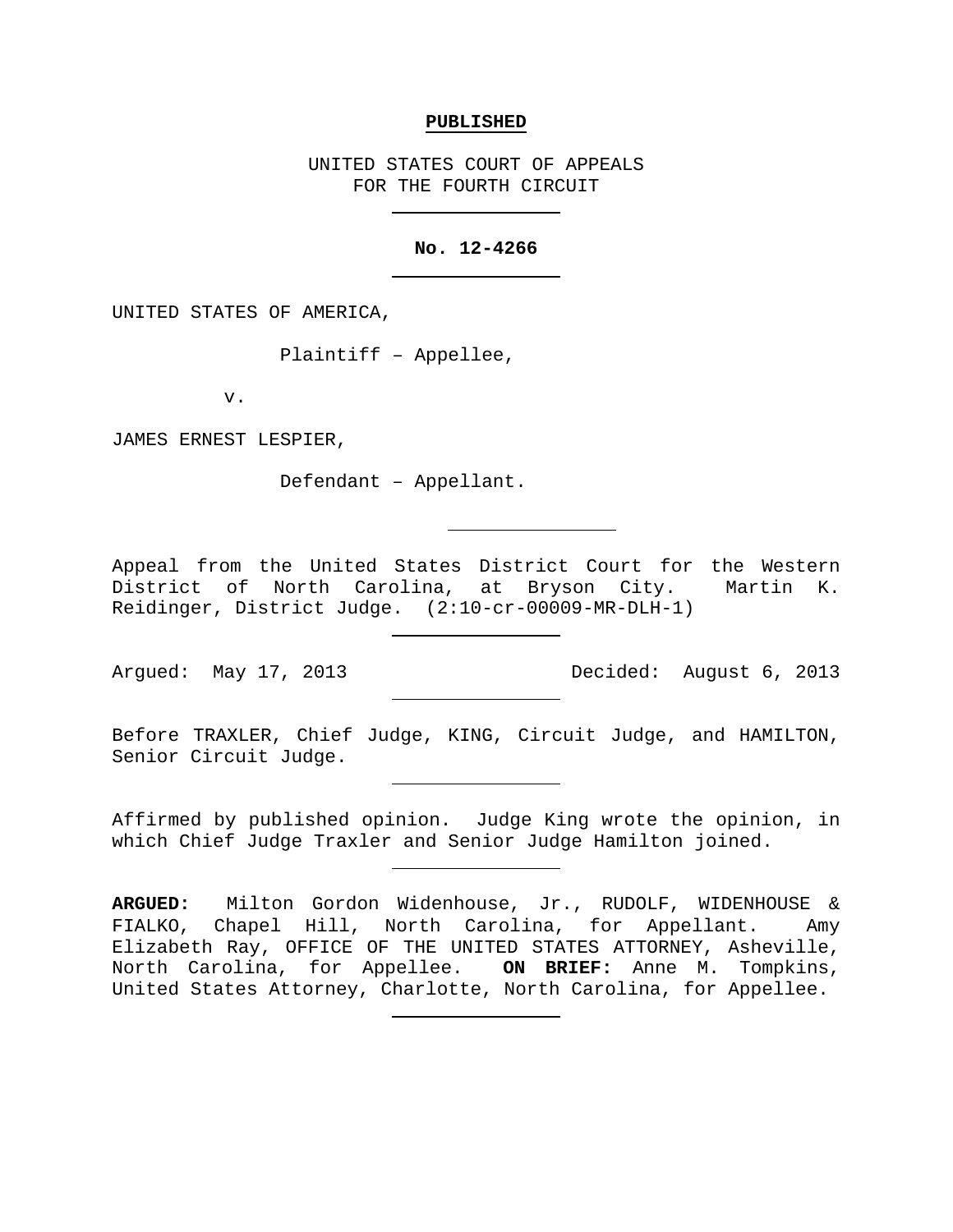KING, Circuit Judge:

Following a six-day jury trial in the Western District of North Carolina, James Ernest Lespier was convicted of two offenses arising from the killing of his ex-girlfriend on the reservation of the Eastern Band of Cherokee Indians. Count One of the two-count indictment alleged that Lespier committed first-degree murder, in violation of [1](#page-1-0)8 U.S.C. §§ 1111 and 1153.<sup>1</sup> Count Two alleged that he used a firearm during and in relation to a crime of violence, namely murder, in contravention of 18

[e]very murder perpetrated by poison, lying in wait, or any other kind of willful, deliberate, malicious, and premeditated killing; or committed in the perpetration of, or attempt to perpetrate, any arson, escape, murder, kidnapping, treason, espionage, sabotage, aggravated sexual abuse or sexual abuse, child abuse, burglary, or robbery; or perpetrated as part of a pattern or practice of assault or torture against a child or children; or perpetrated from a premeditated design unlawfully and maliciously to effect the death of any human being other than him who is killed, is murder in the first degree.

Any other murder is murder in the second degree.

Under § 1111(b), first-degree murder is punishable "by death or by imprisonment for life," and second-degree murder by "imprison[ment] for any term of years or for life."

<span id="page-1-0"></span> $1$  Section 1153 of Title 18 provides that "[a]ny Indian who commits . . . murder . . . within the Indian country[] shall be subject to the same law and penalties as all other persons committing [murder], within the exclusive jurisdiction of the United States." Murder is defined in § 1111(a) as "the unlawful killing of a human being with malice aforethought." provision then distinguishes between first- and second-degree murder, providing that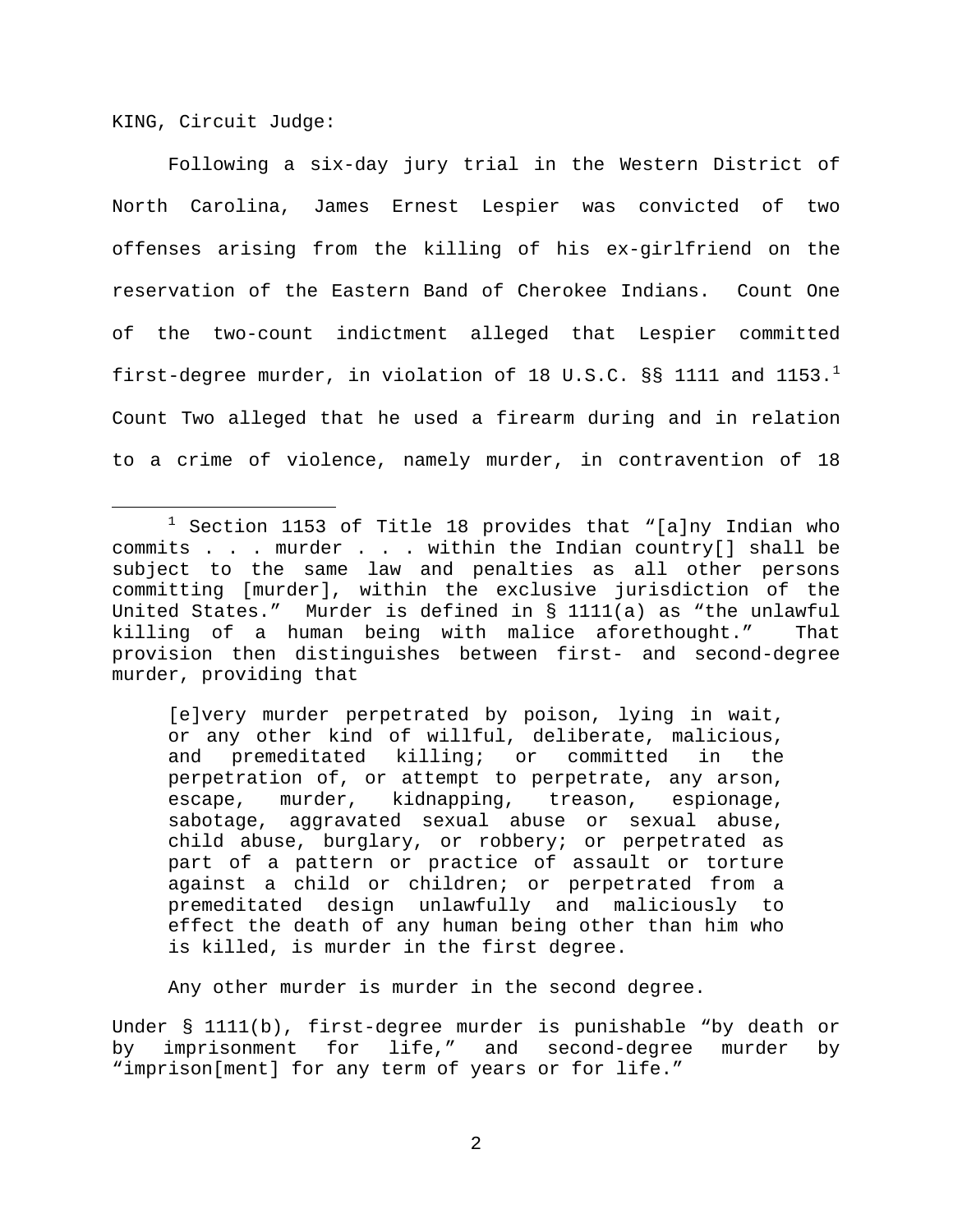U.S.C. §  $924(c)(1)(A)(iii)$  and  $(j)(1)$ . For those convictions, Lespier received two consecutive life sentences.

On appeal, Lespier challenges the district court's denial of judgments of acquittal, two of the court's evidentiary rulings, and its decision not to instruct the jury on the lesser-included offense (on Count One) of second-degree murder. As explained below, the court properly denied the acquittals and did not err in its evidentiary rulings. Although the court should have instructed on the second-degree murder offense, such error was invited by Lespier and cannot be used to disturb his convictions or sentences. Consequently, we affirm.

## I.

### A.

Lespier's victim was his ex-girlfriend Mandi Smith, with whom he had a three-year-old  $\text{son.}^2$  $\text{son.}^2$   $\,$  On May 17, 2010, Lespier, an enrolled member of the Eastern Band of Cherokee Indians, spent the day fishing with his friend Bill Caley and Smith. That evening, Lespier hosted a fish fry at his residence, located in Indian country within the boundaries of the Eastern Cherokee reservation. The festivities were disrupted, however, when

<span id="page-2-0"></span> $2$  We recite the facts in the light most favorable to the prosecution, the prevailing party at trial. See United States v. Singh, 518 F.3d 236, 241 n.2 (4th Cir. 2008).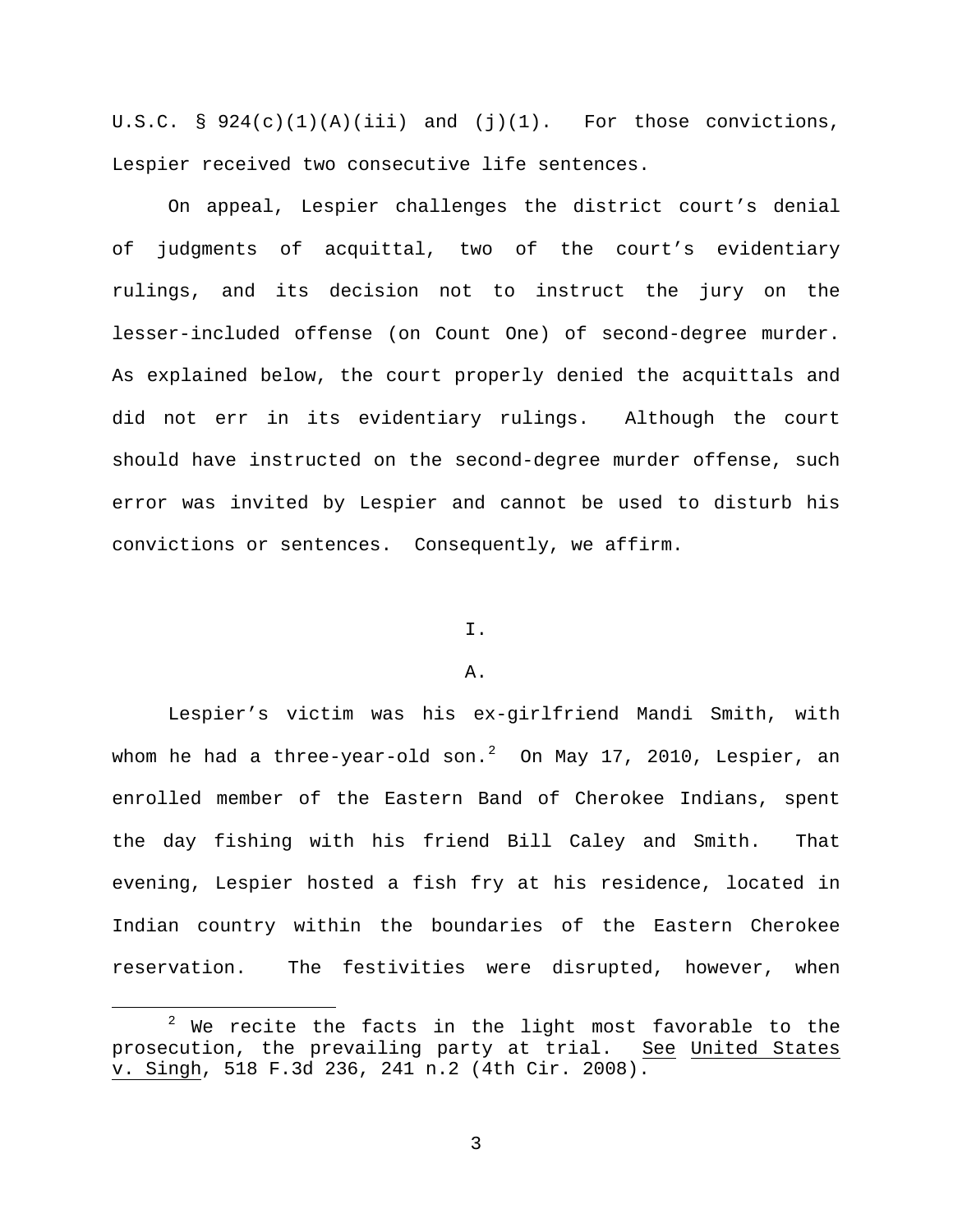Lespier and Smith began arguing, which prompted Lespier to give Caley a ride home from the party. After returning to his residence, Lespier shot Smith in the back of the head with a .38 caliber revolver, killing her instantly.

At about 1:16 a.m. on May 18, 2010, Lespier called 911, screaming incomprehensibly but ultimately conveying the message that Smith had been shot and was dead. Around 1:30 a.m., police officers responded to the 911 call and encountered Lespier as he walked out of his home. Lespier "was covered in blood," J.A.  $328<sup>3</sup>$  $328<sup>3</sup>$  and officers understood little of what he was saying. Indeed, the blood on Lespier's back was so thick that it "seemed like it was motor oil," id. at 330, and the officer who handcuffed Lespier "got blood all over his uniform and hands," id. at 351.

After handcuffing Lespier, the officers went inside his residence, where they found Smith lying face-up on the floor. Smith was clad only in her underwear and socks, and one of the socks was rolled down off of her heel. She had blood on and about her head, the front of her body, and her back, and the officers could hear a child screaming upstairs. Once they had secured the crime scene, one of the officers retrieved Lespier's

<span id="page-3-0"></span> $3$  Citations herein to "J.A.  $\_\!\_''$  refer to the contents of the Joint Appendix filed by the parties in this appeal.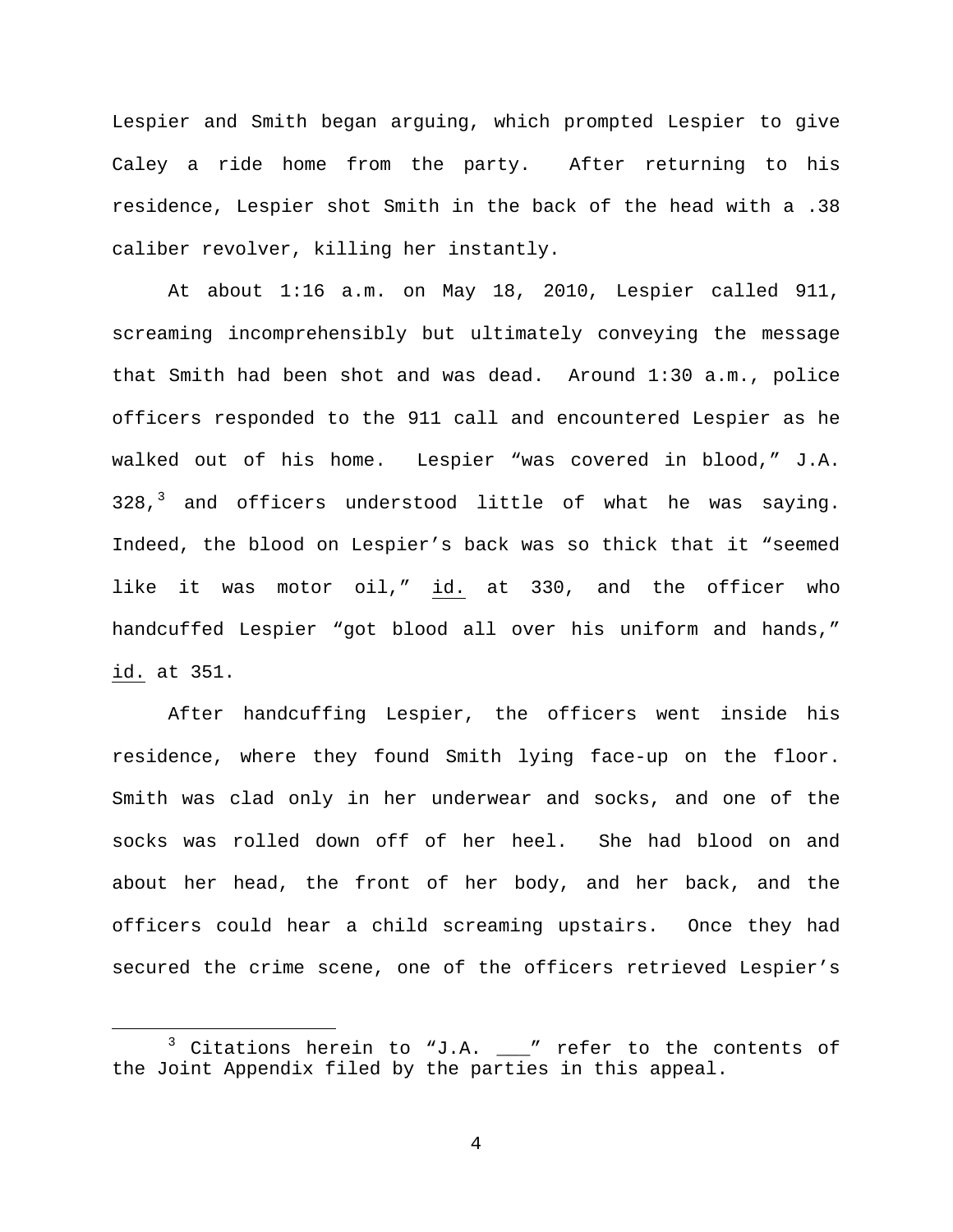and Smith's son from an upstairs bedroom, covered the little boy's head, and carried him out of the home.

Upon examining Smith's body, the paramedics found a single gunshot wound on the back of her head. There was a large amount of blood under the back of Smith's head, and her wound was "obvious[ly]" an injury that was "not survivable." J.A. 369. Smith's skin was also "mottled," indicating that "the blood had had time to pull away from her skin and pool in other parts of her body or bleed out completely." Id. at 370. In addition, there was "a lot of blood around [her] torso" and on the floor. Id. Based on "[s]wirl marks in the blood that were somewhat dry," it appeared as though the crime scene "had been cleaned up." Id. at 370, 383. A .38 caliber revolver was found under Smith's left leg, and a single oxycodone pill, in a plastic baggie, lay near her right armpit.

Several shots appeared to have been fired into the walls of the home and, on the sofa immediately beside Smith's body, officers discovered an unloaded shotgun with a fresh crack in the wooden stock. While securing the shotgun, a five-inch piece of wood broke off the stock. Blood had also been deposited on the door frame and doorknob leading into the house, on the deck, and on a set of keys in front of the entertainment center in the living room.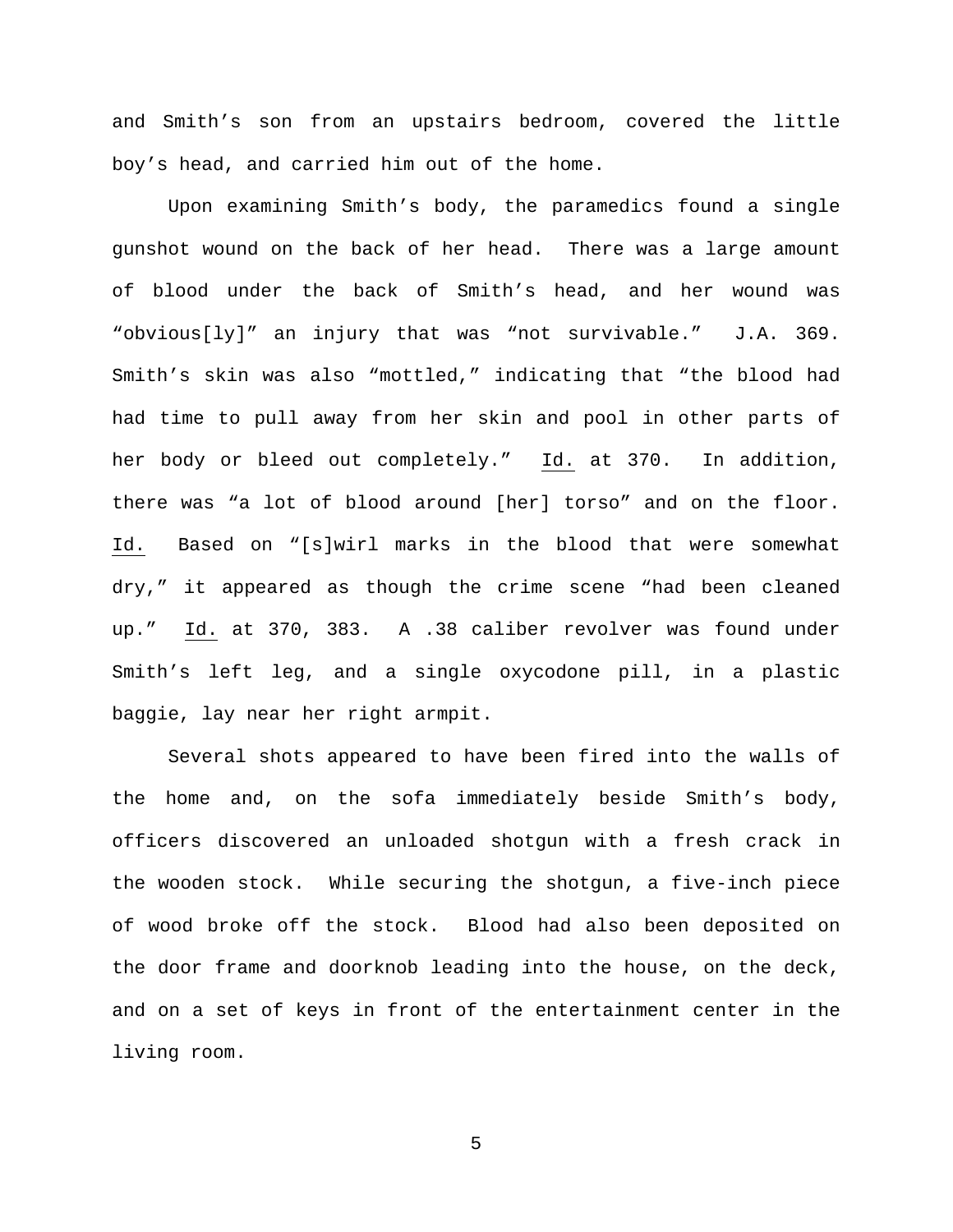In a closet near the stairwell, officers located a gun safe containing prescription pills and ammunition. According to Smith's stepfather, Frazier Price, Lespier had shown him two firearms in the safe a couple of days before the shooting. At that time, Lespier advised Price that "[h]e always kept [the firearms] locked in the safe" when Smith was around because she had stolen money and pills from him. J.A. 1105. Finally, in the driveway connected to the home, and "jammed up underneath . . . the front end of a car," officers noticed a travel bag with a torn strap. Id. at 524. The bag contained clothing and makeup belonging to Smith.

During the investigation, an FBI firearms toolmark examiner tested the .38 revolver and ammunition using ballistics gel. The FBI expert determined that the muzzle of the revolver was between five and fifteen centimeters from Smith's skin at the time of the fatal gunshot. Another FBI expert found gunshot residue on both Smith and Lespier, indicating that they had each handled or been in close proximity to a weapon being fired.

Dr. John Davis, who conducted an autopsy of Smith's body, concurred that the wound inflicted by the .38 revolver was not a "contact gunshot wound," but was inflicted from an "intermediate" distance, that is, "somewhere between contact and distant." J.A. 714. Relevant to the blood found on Lespier, Davis said that Smith's heart had stopped beating immediately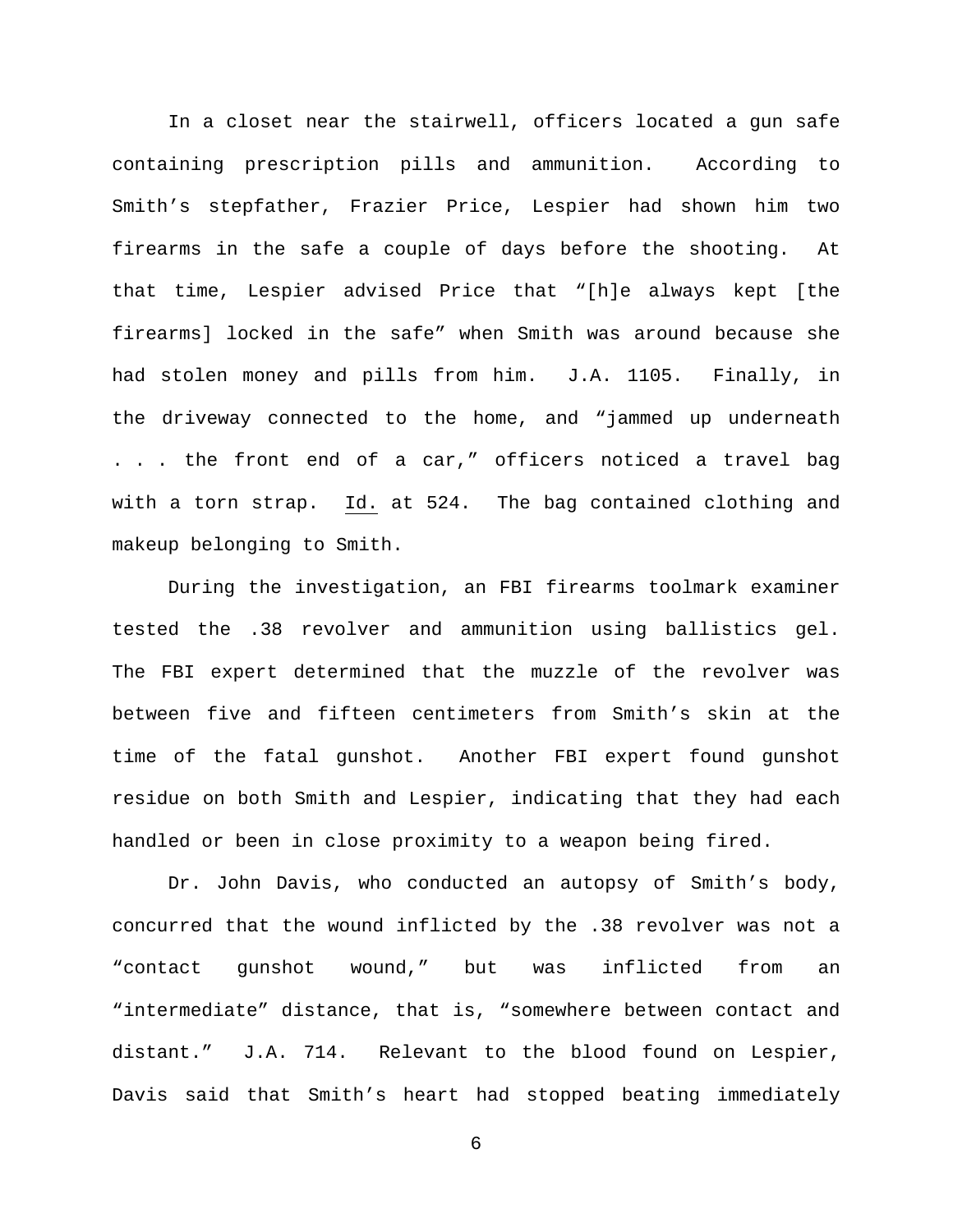after she was shot, causing her blood to drain only by gravity, rather than through spurting or pumping. Davis explained that an individual who attempted CPR, as Lespier would later claim to have done, would not have blood on his front side, because there was no source of bleeding on the front of Smith's body. In addition, Davis stated that the mottled appearance of Smith's skin would take "at least a couple of hours to set in." Id. at 770. Finally, Dr. Davis calculated the trajectory of the gunshot that had killed Smith. The shot, which entered the back of her neck three centimeters below the base of the skull and two centimeters left of the midline, inclined from her left to right by ten degrees and upward by thirty degrees.

In addition to the fatal gunshot wound, Smith had fresh abrasions on the inside of her right forearm, and a "significant localized hematoma" on the top of her head. J.A. 716. Dr. Davis opined to the jury that the strap of the travel bag found in the driveway could have caused the abrasions on the inside of Smith's arm, and that the hematoma found on Smith's head was fresh and had been inflicted by something flat.

B.

In the hours, days, and months following Smith's murder, Lespier gave the authorities and others several exculpatory versions of the relevant events. Because his shifting accounts of what occurred played a central role in Lespier's prosecution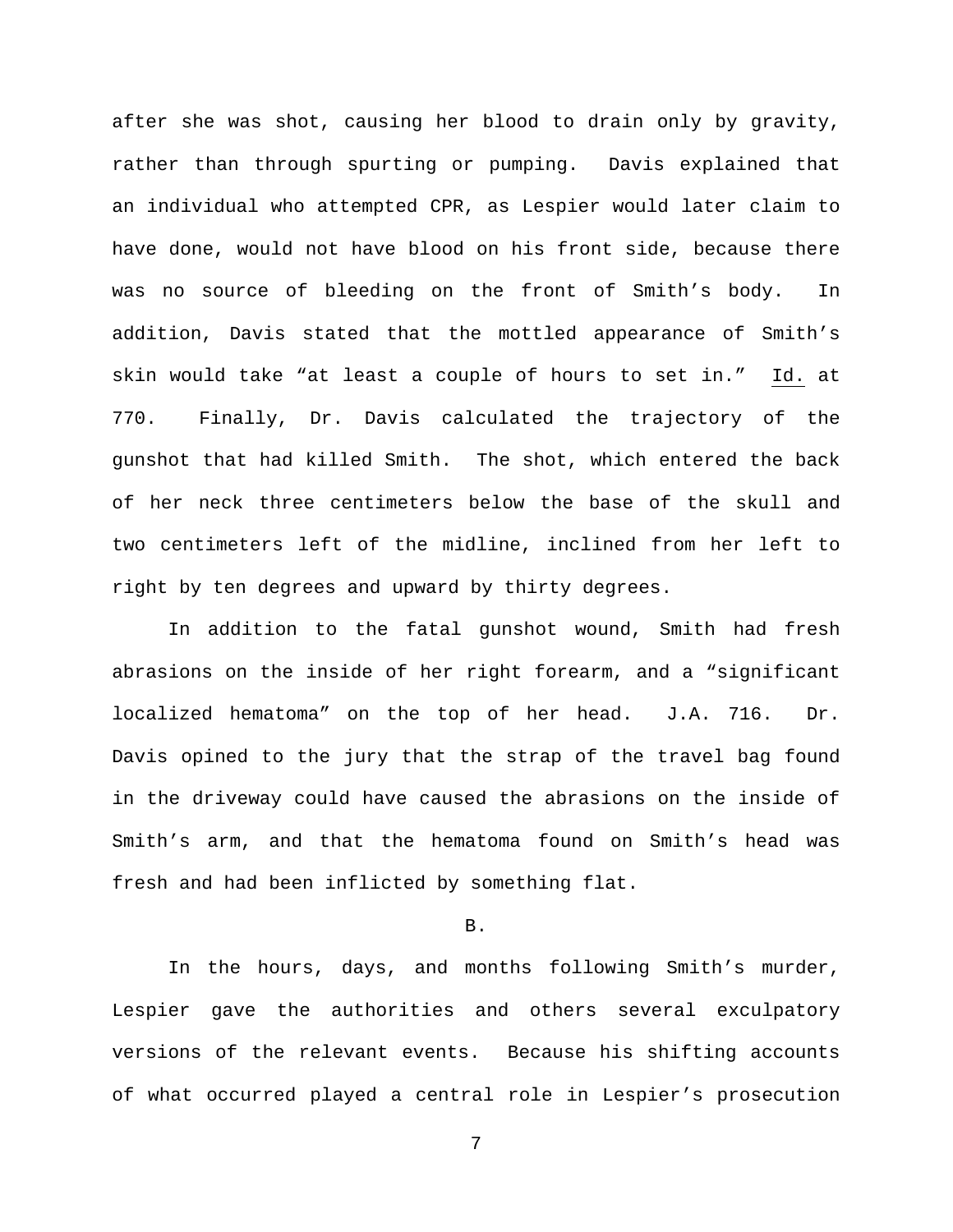and trial, we briefly summarize such statements, highlighting their inconsistencies.

While still at the scene of Smith's murder in the early morning hours of May 18, 2010, Officer Cherie Dennis asked Lespier to explain what happened, recording his statement (hereinafter the "first statement"). In his first statement, Lespier said that, earlier that night, he had tried to take a pill from Smith. When he did so, Smith seized his .38 revolver and started shooting, leading to her accidental death:

She got mad because I tried to take a pill from her. She took my gun and started shooting all over the house. I tried to tell her "Please stop, please stop." My little boy started screaming and crying. I keep my gun right inside the little door. It's a closet where I keep all my guns. She grabbed my pistol. She had shot like four or five shots left. It went off when we started wrestling back and forth over the gun. We fell on the floor and it went off and she started bleeding, blood, pouring blood, from the back of the head. I tried to tell her to stop. I was laying on the couch when she started shooting. She was . . . shooting above my head. When I grabbed her, I thought her arm with the gun was away from her. When I asked her to stop, she yelled at me, "Give me my pill back." My son was upstairs.

J.A. 354-55. Officer Dennis then transported Lespier to the police station, where she noticed that that the "entire seat" of her patrol car was covered in blood. Id. at 351-52.

At approximately 4:00 a.m. on May 18 — less than three hours after the 911 call — FBI Agent Randy Cosby arrived at the police station and met with Lespier, who was yet "covered in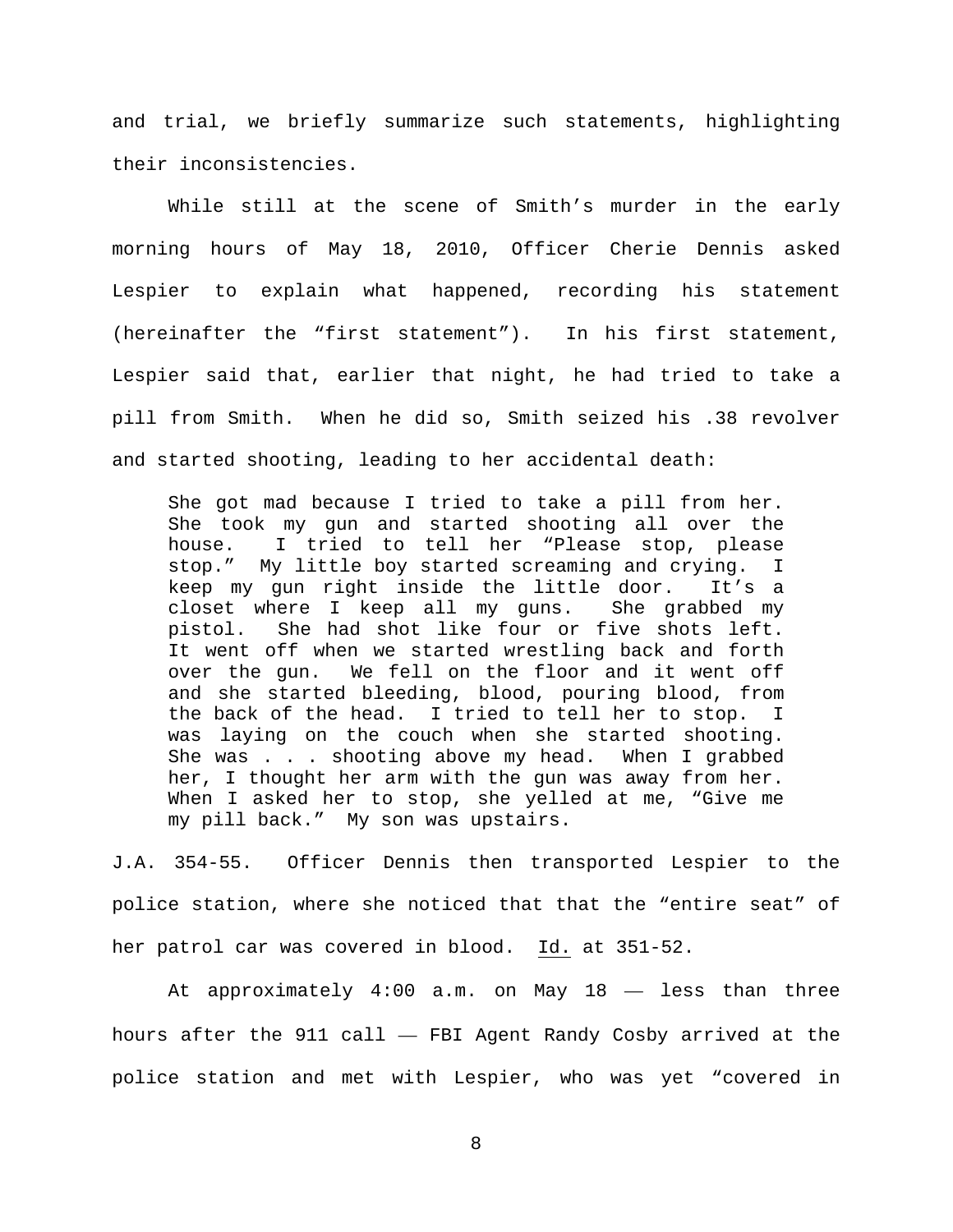blood from head to toe." J.A. 445. Cosby collected Lespier's clothing, permitted him to wash, and began to interview him around 9:00 a.m. (the "second statement"). In his second statement, Lespier added several new details and revised others. Lespier recounted that Smith sat down in the recliner in the living room, and that she pointed the .38 revolver at him shortly thereafter. Smith then fired off to Lespier's left side, demanding between shots that Lespier return her pill. Consistent with his first statement, Lespier recounted that he was able to "grab hold of [Smith] and struggle with her," and that they fell to the ground, with Smith underneath him. Id. at 454. On top of Smith, still struggling for the .38 revolver, Smith's arms went above her head and, as she attempted to kick Lespier, "the gun discharged," and Smith grew still. Id. at 454-55. Lespier then added that he attempted to give Smith mouth-to-mouth resuscitation, and called 911 when his efforts were unsuccessful. Lespier told Cosby that he did not know that the shotgun stock had been cracked, that he kept the shotgun lying on the top of his living room couch, and that he left it unloaded when his son was in the home. Lespier gave no indication that the shotgun had been used in the struggle.

After a short break at the police station, Detective Mary Lambert proceeded to interview Lespier. Lespier began speaking with Lambert around 11:00 a.m., again adding new details and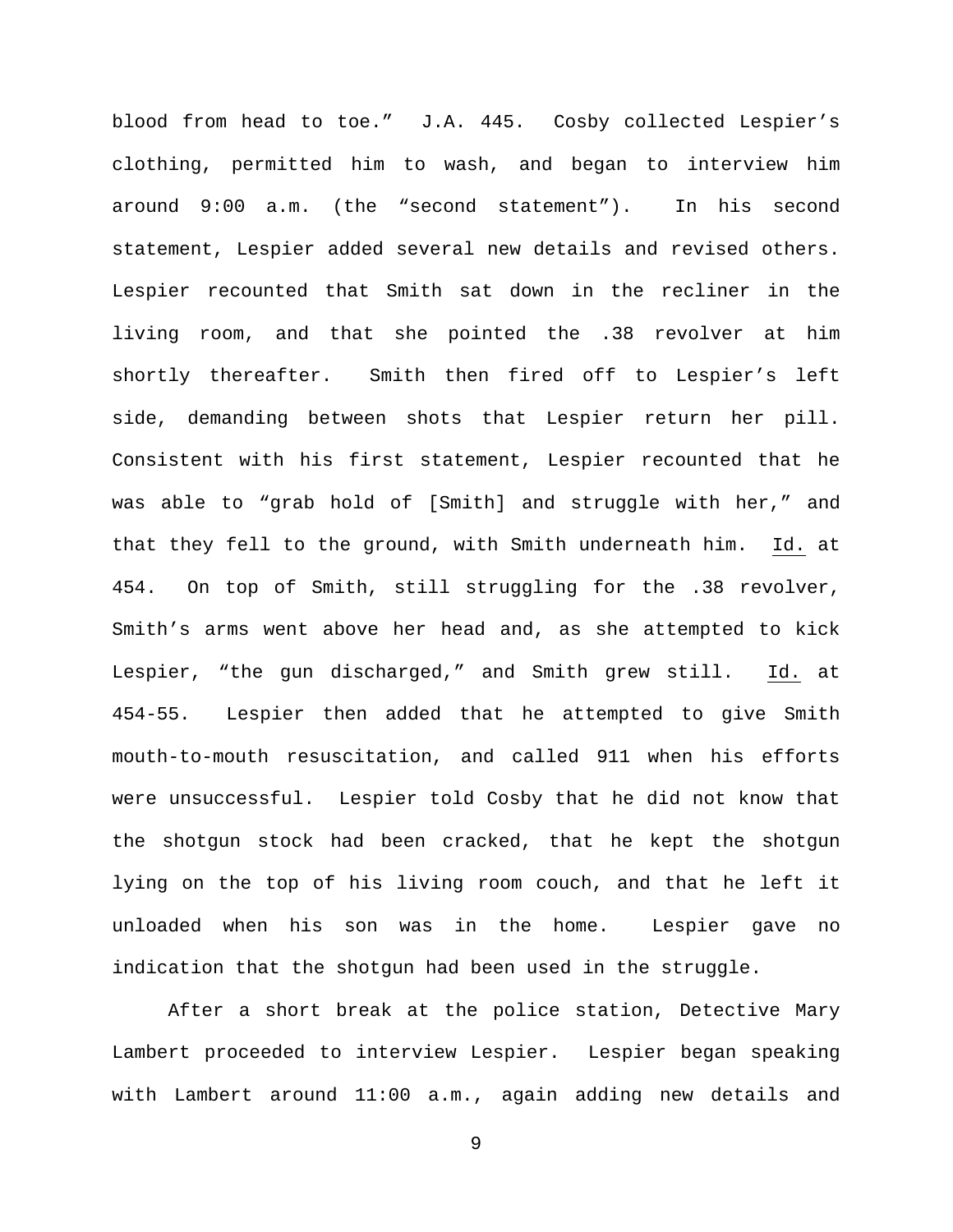changing others (the "third statement"). Though his second statement had Lespier and Smith struggling briefly on the floor, in his third statement Lespier recounted that "as they hit the floor, the gun went off." J.A. 828-29. Lespier also related that, when he and Smith fell, his forearm struck the side of her face, and that he thought he had broken her neck. Lespier explained that he then put his finger into the hole in Smith's neck, adding that the revolver was in Smith's right hand and that he did not touch it.

At Detective Lambert's suggestion, Lespier agreed to reenact his struggle with Smith, using Lambert's body to illustrate how Smith may have shot herself. In unsuccessfully attempting to do so, Lespier manipulated Lambert's wrist into a painful position, prompting Lambert to stop the reenactment. At that point, Lespier "got real emotional" and asserted again that he and Smith "went to the floor and the gun went off." J.A. 832. In making his third statement, Lespier first asserted that he had grabbed the shotgun, and that it may have rolled down the back of the living room couch.

Detective Lambert then continued her interview, asking Lespier to go over his story again, and explaining that she "wanted to make sure that [she] was clear on what he was actually saying." J.A. 838. Lespier complied (making his "fourth statement"), recounting that Smith had "embarrassed" him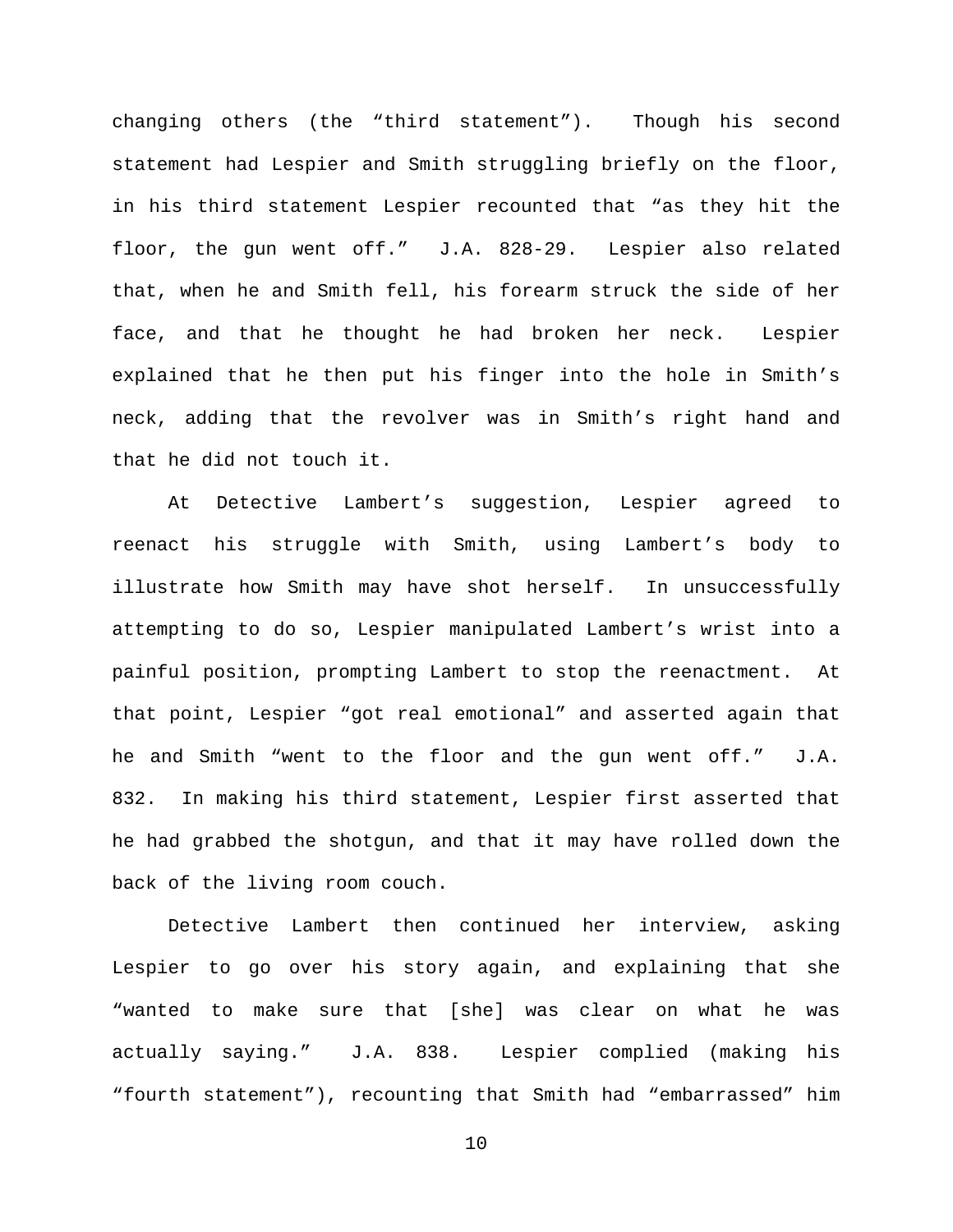at the fish fry by "running her mouth" and "[bringing] the pill up again." Id. at 843, 927. Lespier added that he, Smith, and their son took Bill Caley home after the neighbors had left the fish fry and that, upon returning to the residence, Lespier put their son to bed. Back downstairs, he and Smith discussed getting back together, and, at one point, Lespier told Smith that she was "just mad because [her] future hubby outdid [her] again fishing." Id. at 845. Lespier elaborated that Smith got up and "went crazy," brandishing the .38 revolver and telling Lespier to give her her "f-ing pill." Id. at 928. At that point, Lespier decided "to shoot her in the leg" because "[he] was scared. [He] thought she was going to shoot [him]." Id. at 846. Rather than shoot Smith, however, Lespier claimed that he "slung the shotgun at her, at her leg." Id. Smith then fired at him and, while he was trying to get the revolver from her, "they went to the floor." Id. Lespier added that Smith tried to bite him, and he asked Lambert to look for bite marks on his forearm, which she did not find. In his fourth statement, Lespier revealed that he "must have" picked up the revolver, and indicated that he did not think Smith was dead. Id. Though Lambert did not ask whether the shotgun had discharged, Lespier said that "[t]he shotgun didn't go off in the house." Id. at 841.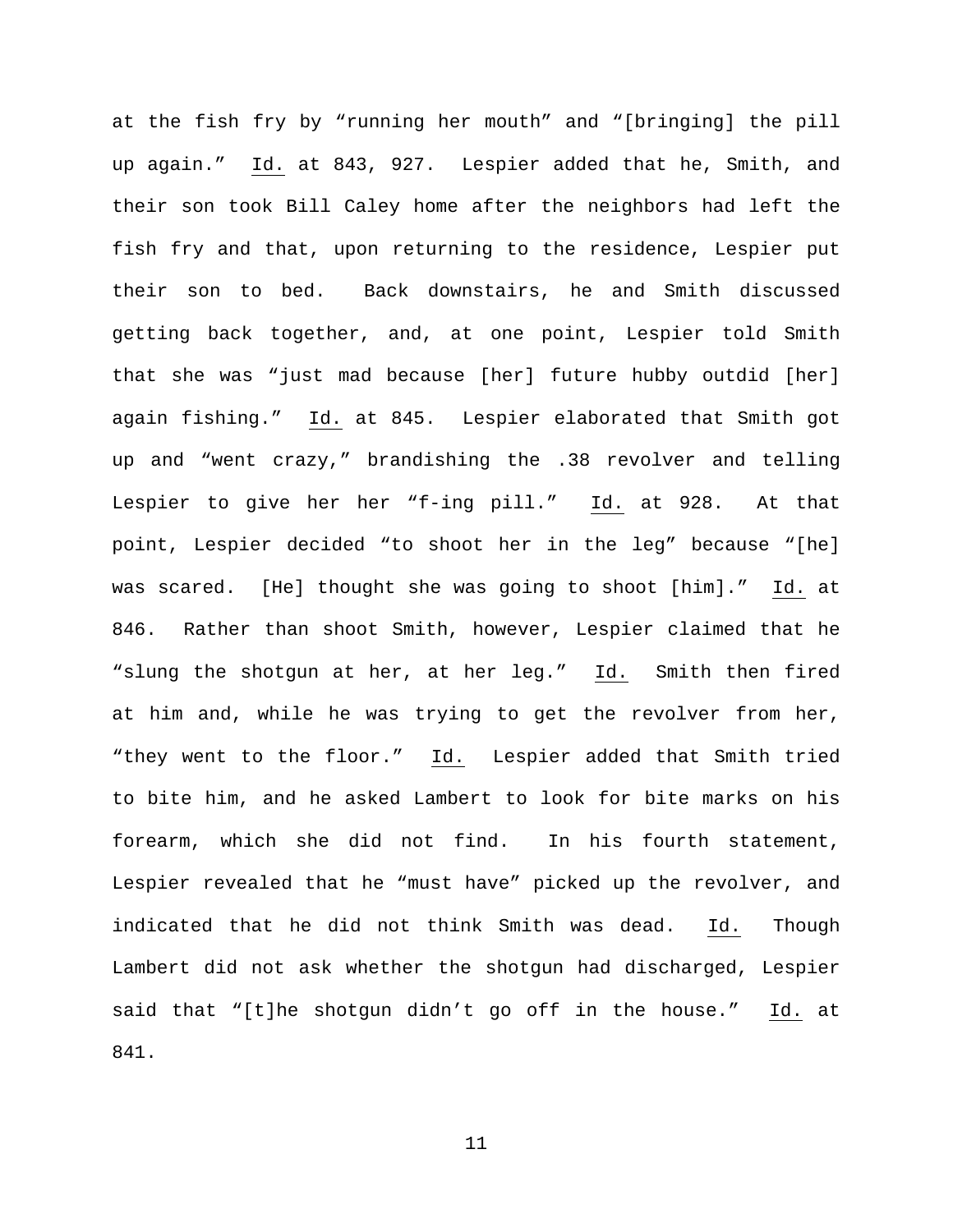Agent Cosby then conducted another interview, which began around 1:00 p.m. on May 18 and lasted approximately an hour (the "fifth statement"). Lespier's account of his struggle with Smith changed yet again. In his fifth statement, Lespier recounted that he was straddling Smith during the struggle, standing over her while she was on her back. While atop Smith, "[Lespier] grabbed the gun and pulled it toward his chest" in an "upward motion." J.A. 459. During "that motion the gun discharged, and she laid there still, unresponsive." Id.

For whatever reason, Lespier was released from police custody later in the day on May 18. That evening, he talked to his friend Bill Caley and, in an entirely new version of the shooting (the "sixth statement"), told Caley that Smith "was standing there with a pistol pointing at him" as he came through the door of Lespier's house after having given Caley a ride home. J.A. 402. According to his sixth statement, Lespier repeatedly asked Smith what she was doing, then "grabbed the gun," after which "they went to wrestling over the gun . . . and they fell and the gun went off." Id.

Dr. Davis completed his autopsy of Smith's body the following day (May 19, 2010), and the inconsistencies identified between Davis's findings and Lespier's various exculpatory statements prompted the authorities to charge Lespier with murder. Lespier turned himself in that day. On June 1, 2010, a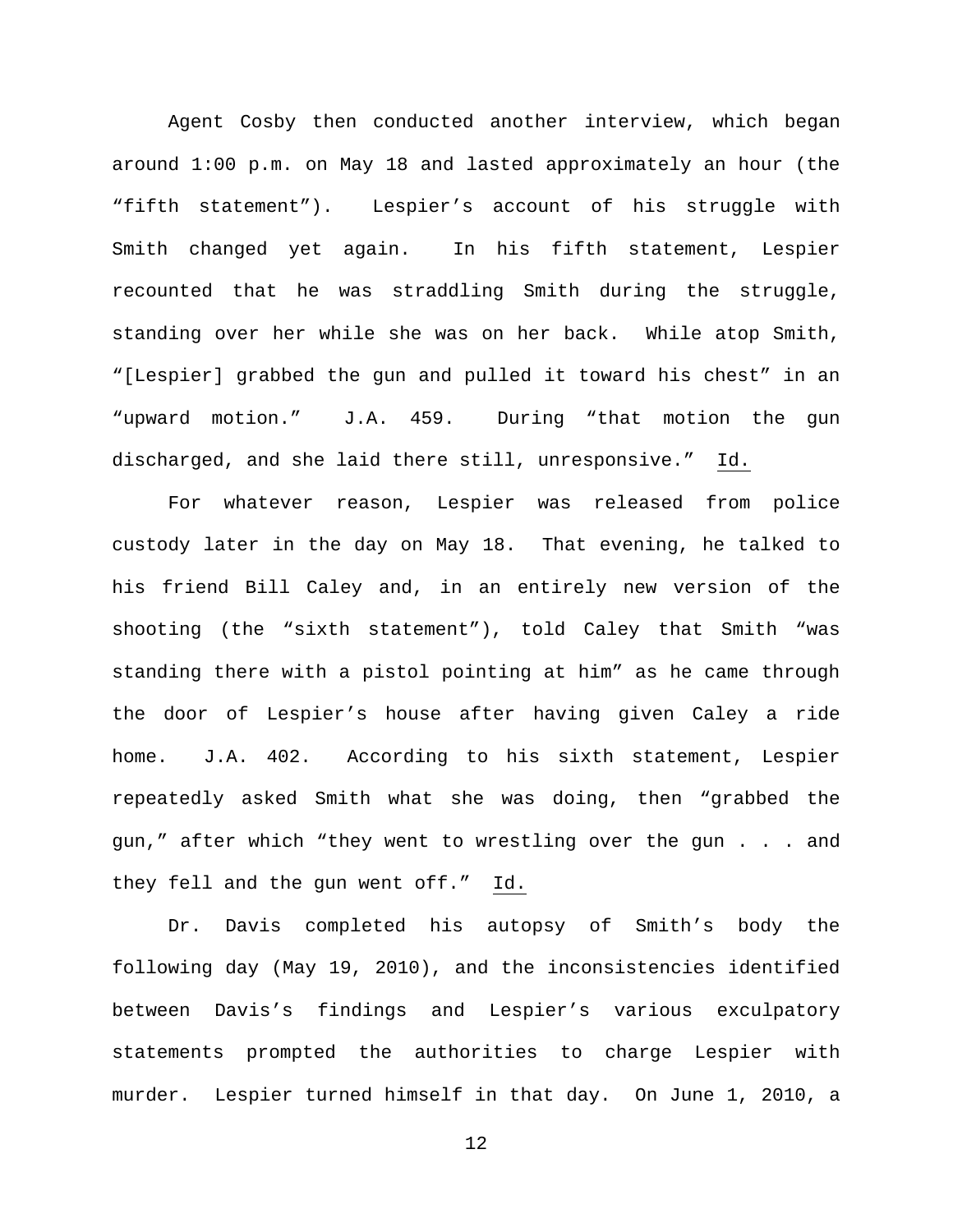federal grand jury returned a two-count indictment charging Lespier in Count One with second-degree murder and in Count Two with the use of a firearm in relation to a crime of violence. Six months later, on December 7, 2010, the grand jury returned a superseding indictment, the operative indictment in this case. Count One alleged that Lespier had committed first-degree murder, and Count Two realleged that he had used a firearm in relation to a crime of violence. $^4$  $^4$ 

While in custody awaiting trial, Lespier described the shooting of Smith to his fellow inmate Mitchum Turpin. Lespier insinuated to Turpin that he waited some time after the shooting before calling 911, and admitted that he "left the blood on his face so when they showed up they would be able to see it." J.A. 961.

J.A. 14.

<span id="page-12-0"></span><sup>&</sup>lt;sup>4</sup> Consistent with the requirements of 18 U.S.C. §§ 1111 and 1153, see supra note 1, the indictment alleged in Count One that

<sup>[</sup>o]n or about the 18th day of May, 2010, in Jackson County, in Indian country, that is within the boundaries of the Eastern Band of Cherokee Indians reservation, and within the Western District of North Carolina, [Lespier,] an Indian, did unlawfully kill another human being with malice aforethought, and did<br>so willfully, deliberately, maliciously, and with willfully, deliberately, maliciously, and with premeditation.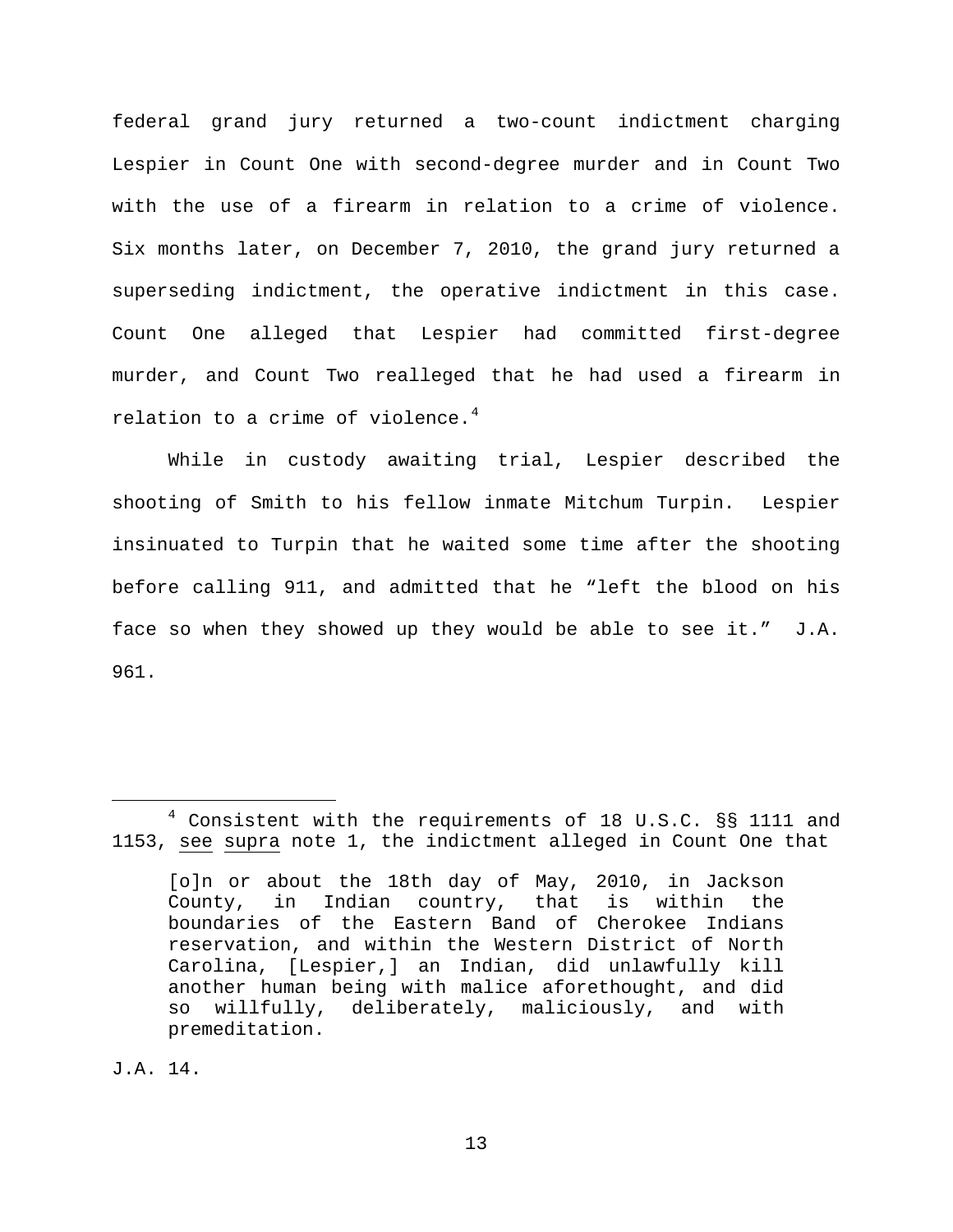Several months prior to the trial, the prosecutors notified Lespier's lawyers that they intended to present evidence, pursuant to Federal Rule of Evidence 404(b), of Lespier's prior threats and physical violence against Smith. Specifically, the prosecutors sought to introduce ten instances of domestic violence and four threats of violence.

Lespier opposed the use of any Rule 404(b) evidence, and the district court considered and ruled on the motion on May 31, 2011, the first day of trial. After consideration of the proffered evidence and the applicable legal principles, the court excluded certain prior bad acts and reserved judgment on others, conditioned on the prosecutors' ability to establish a proper foundation. Ultimately, the court permitted the evidentiary use of certain threats and physical violence by Lespier against Smith in the years leading up to her murder. Smith's sister, Tasha, told the jury that she saw Lespier shove Smith through a glass window, resulting in gashes and cuts on Smith's back. Tasha also described an incident when Lespier grabbed a heavy wooden mail holder and "turned and threw it at [Smith]," hitting her "in the area of the head." J.A. 1033. In addition, Tasha recounted that Lespier told her that he hated Smith, once going so far as to threaten "to put rat poison in her food." Id. at 1038. Lespier also said to Tasha that he

C.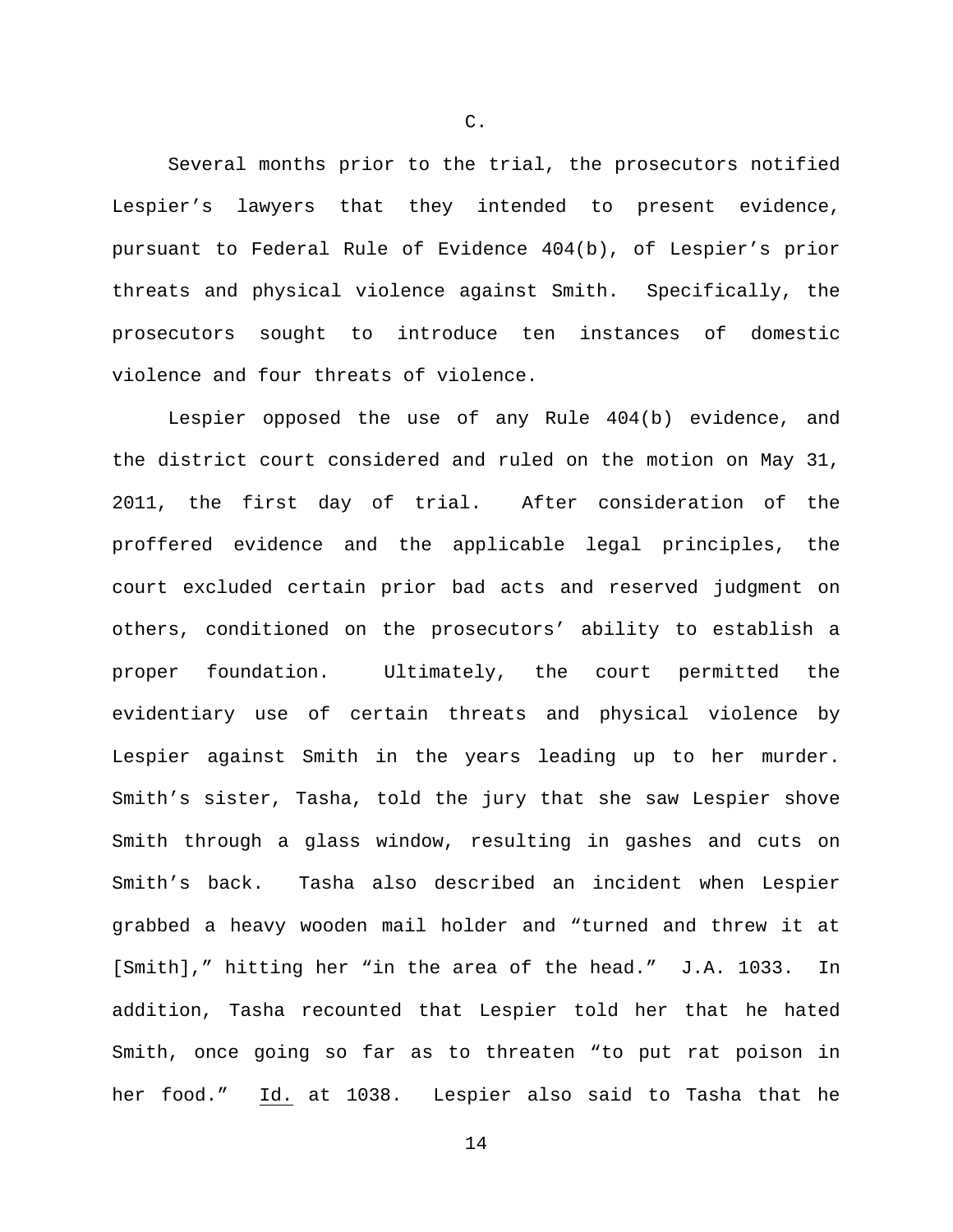"could just kill [Smith], strangle her." Id. Finally, Tasha described a horrifying experience when Smith and her son came to stay with Tasha after a fight with Lespier. Lespier called Smith repeatedly until, when Smith finally answered (on speakerphone), Lespier threatened to come to Tasha's house, tie Smith to a chair, shoot their son in front of her, and finally "shoot [Smith] and then turn the gun on himself." Id. at 1042.

Smith's grandmother, Dorothy Conner, recounted a violent incident that took place at her home on Mother's Day in 2009. While cooking outside on a grill, Conner saw Smith run out of the house, pursued by Lespier with a knife, while Smith carried their son in her arms. Bill Caley, Lespier's friend, told the jury that on one occasion, Lespier hung up on Smith and stated, "Need to shoot that bitch in the face." J.A. 401. The trial court repeatedly instructed the jury that the Rule 404(b) evidence could be considered only for the limited purposes of Lespier's intent and the absence of an accident, that such evidence was not relevant to Lespier's character, and that the jury could not infer, based on character, that Lespier may have committed the acts charged in the indictment.<sup>[5](#page-14-0)</sup>

```
(Continued)
```
<span id="page-14-0"></span> $5$  During the presentation of the Rule  $404(b)$  evidence, and again during its charge to the jury, the district court gave the following instruction — always without objection — in substantially identical terms: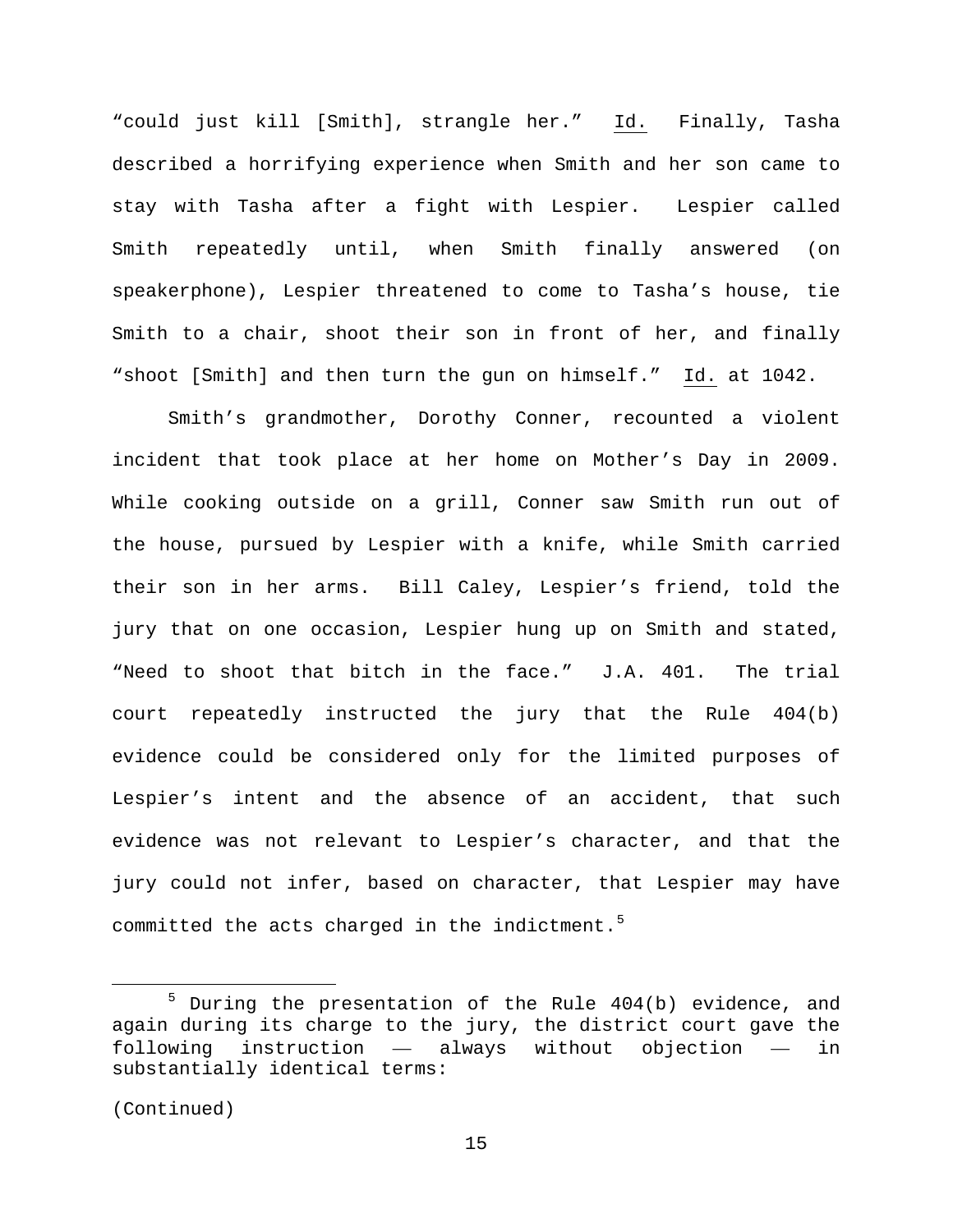Leading up to trial, on May 12, 2011, Lespier notified the government of his intent to call two expert witnesses. First, Lespier desired to offer evidence from a "human biomechanical expert . . . to present a computer animation depicting the event in question to show the possibility that the event did in fact occur as the Defendant described in statements given to law enforcement." J.A. 20-21. Second, Lespier intended to call "an expert in human psychology to offer testimony concerning the alleged inconsistencies in the statements made by the Defendant and to offer an opinion as to possible reasons for such alleged

Ĩ.

<sup>[</sup>T]his evidence has been admitted . . . for the limited purpose of your deciding whether or not the defendant harbored the intent to kill Ms. Smith on the date in question, May the 18th, 2010, or that the incident at issue in this case was not an accident. You may not, however, consider this as evidence of bad character. You may not make any inference based upon the defendant's character that he may have committed the acts charged in this case. Even if you find that the defendant may have committed such acts in the past, you may not consider this evidence of these other acts as a substitute for proof that the defendant committed the crime[s] charged and you may not use this evidence to conclude that the defendant has a bad character or has any propensity to commit crimes of the nature as charged in this case.

J.A. 1122; see also id. at 1030-31, 1036, 1038-39, 1044-45, 1484-85.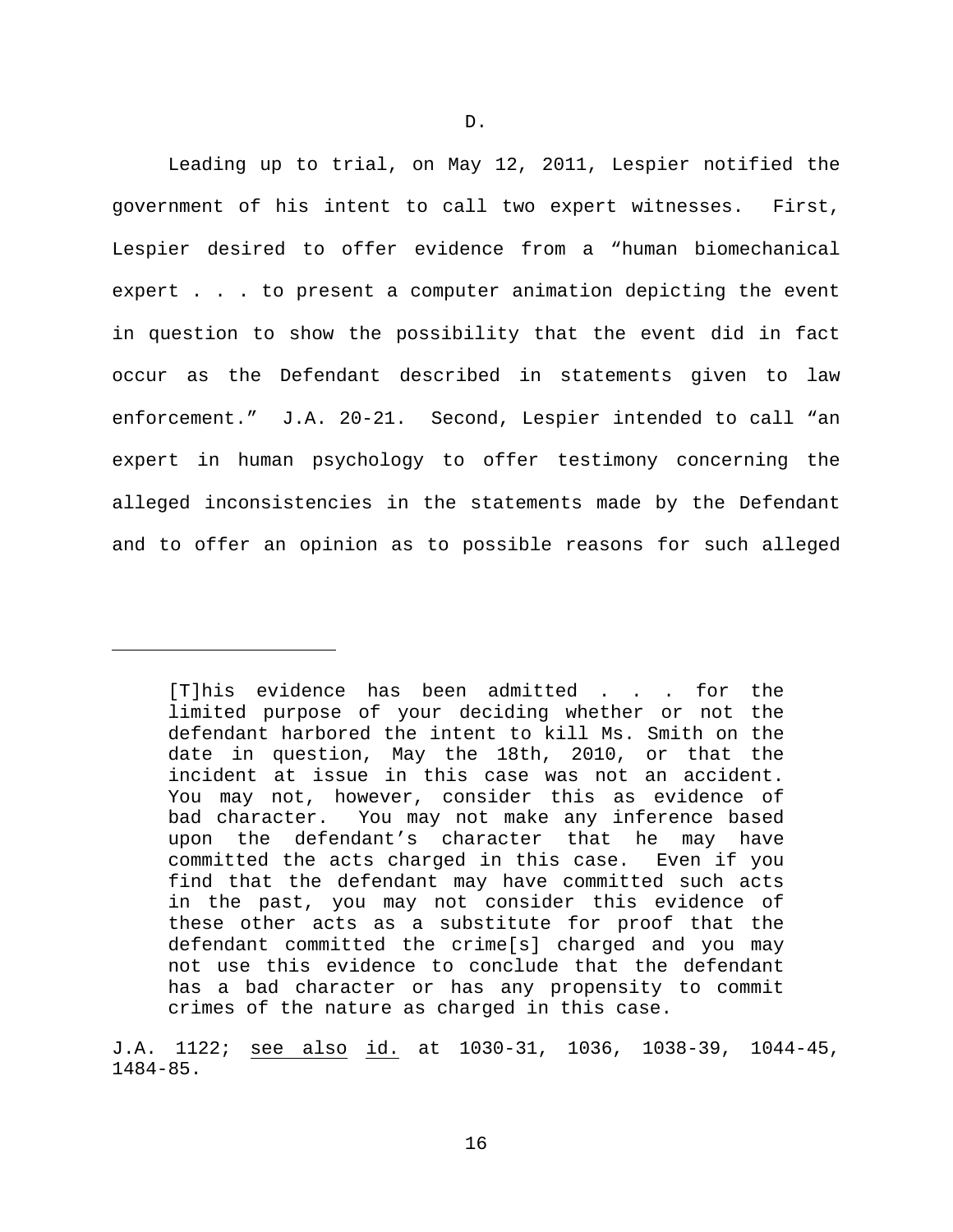inconsistencies." Id. at 20. The government opposed only the psychology expert.<sup>[6](#page-16-0)</sup>

The district court addressed the issue of the psychology expert on the first day of trial, by which time defense counsel had produced a report explaining that the expert's testimony would focus on the neurological effects of extended sleep deprivation. After reviewing the report, the court agreed with the government and excluded the psychology expert's testimony, ruling that although Lespier's lawyers could argue for discounting inconsistencies in Lespier's exculpatory statements, the proposed expert testimony would invade the province of the jury. The jury then heard, over the course of six days, the trial evidence summarized above.

# E.

At the conclusion of the prosecution's evidence, and again at the close of all the evidence, Lespier unsuccessfully sought judgments of acquittal. After denying the renewed acquittal

<span id="page-16-0"></span> $6$  The government did not challenge the admissibility of er's biomechanics expert, who essentially sought to Lespier's biomechanics expert, who essentially sought to contradict Dr. Davis's opinion that Lespier's account was "inconsistent with the physical facts." J.A. 740. While we are obliged to credit Dr. Davis's account — because it was accepted by the jury — we note that Lespier's biomechanics expert was impugned at trial. During cross-examination, Lespier's expert admitted that the animation he created did not "have [Smith] holding the gun at all" but instead "had her hand placed in a position close to the gun," and that he did not "know exactly how [Smith] fired the weapon." Id. at 1289.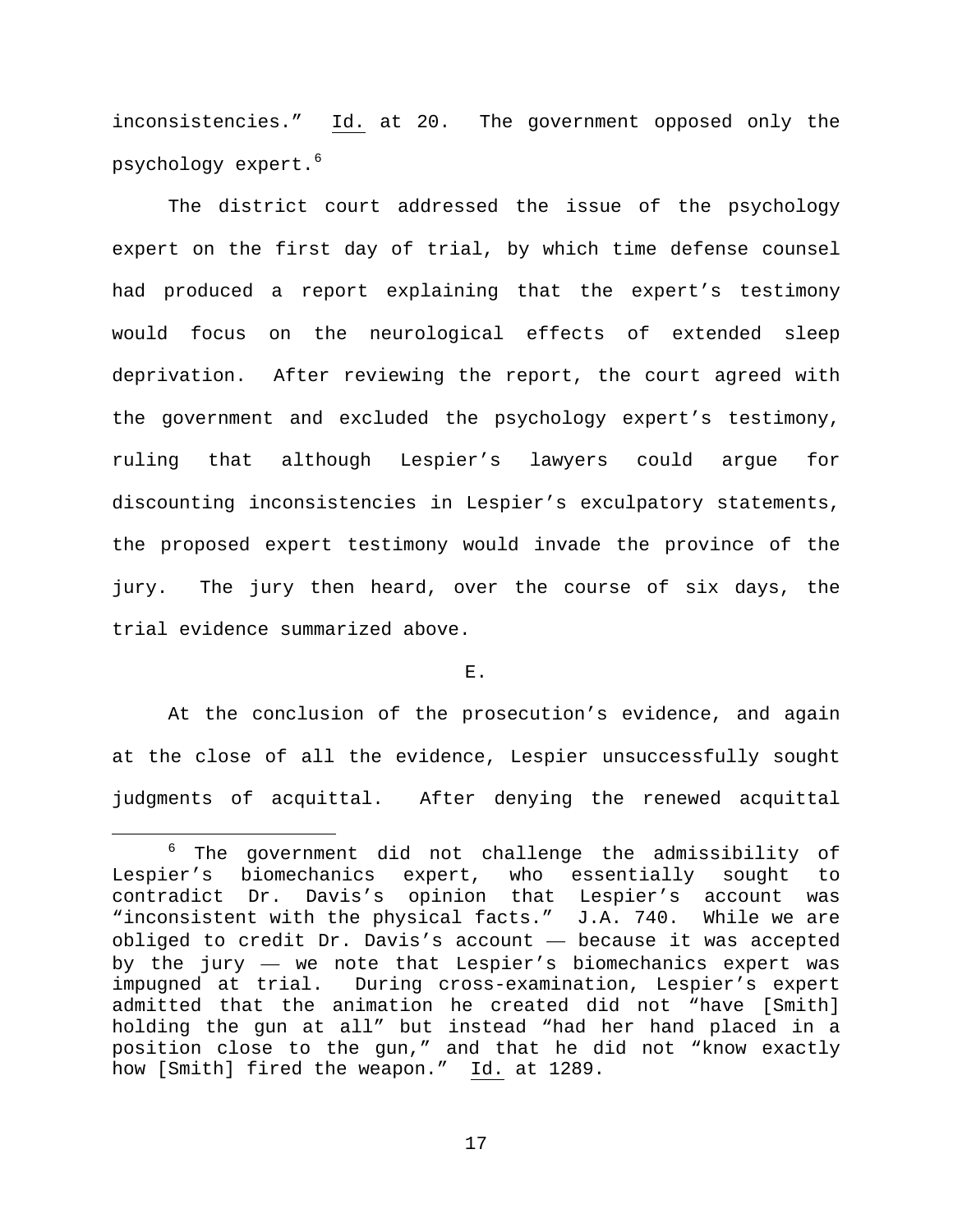motion, the district court turned to issues relating to jury instructions. Lespier opposed an instruction, pertinent to Count One, which would permit the jury to convict on the lesserincluded offense of second-degree murder. More specifically, his lawyer explained that Lespier was not "asking for second degree" and characterized the proposed instruction as an attempt by "the government to change the rules now that they've indicted him on first degree." J.A. 1347. When the court asked if Lespier wanted the case to "go to the jury on first degree and only first degree," his lawyer again said that "[t]hey charged him, we're standing trial for that, and that's what we want." Id. at 1350. The government argued in favor of a second-degree murder instruction, asserting that it was "not entirely up to the defendant"; that both "first degree and the lesser included of second degree ought to be submitted"; and that the court should submit to the jury "every lesser included that the evidence supports." Id. at 1359.

Shortly thereafter, Lespier's lawyer reiterated his client's opposition to a second-degree murder instruction, urging the district court to confirm Lespier's desire in that regard. The court then questioned Lespier himself, explaining that his lawyer had informed the court that Lespier "[did] not seek for a lesser included offense to be submitted to the jury," which would mean that "the jury would decide simply that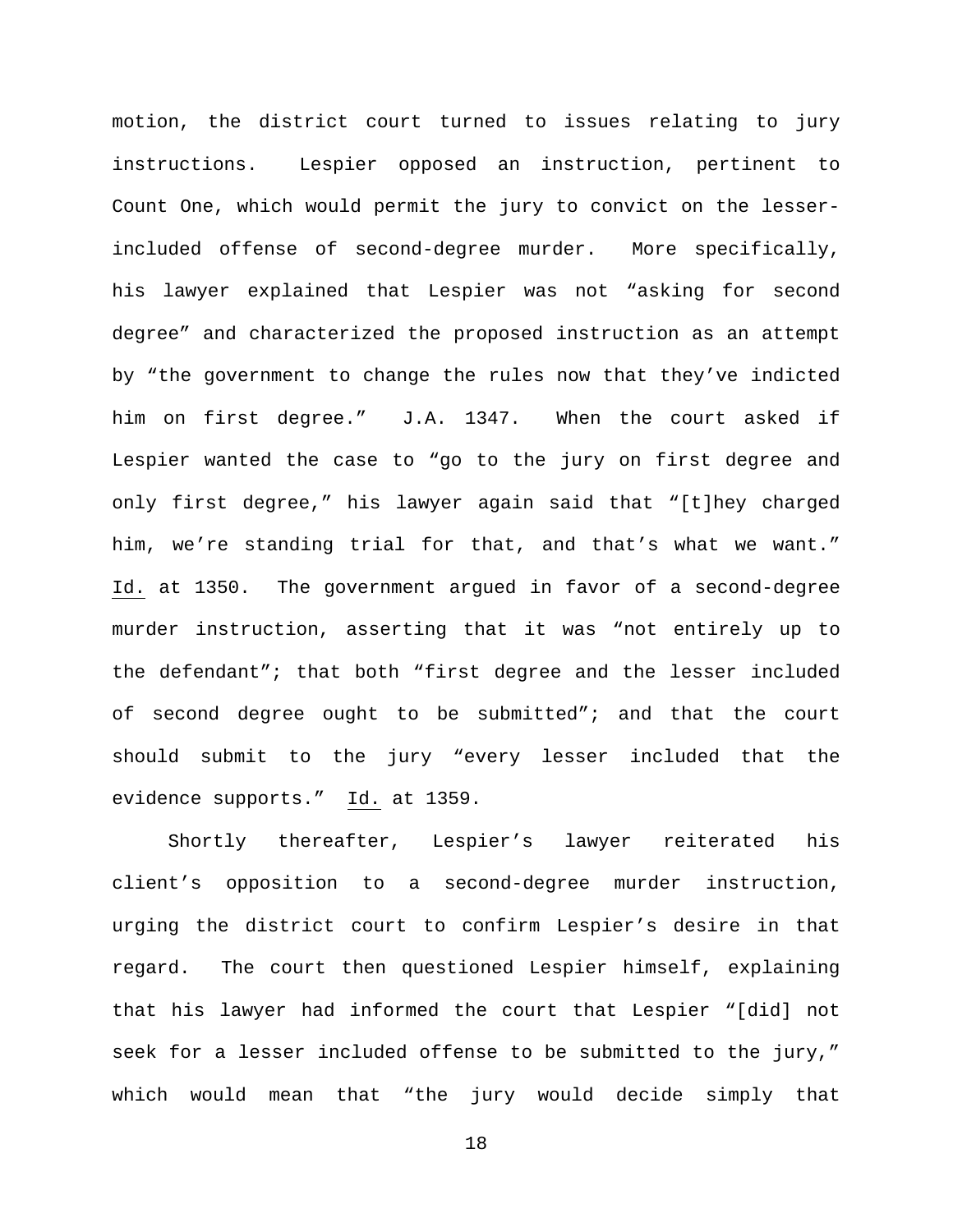[Lespier was] either guilty of first-degree murder or not guilty," and "would not be given the opportunity to convict as to some lesser offense, such as second-degree murder or possibly voluntary manslaughter." J.A. 1373-74. Lespier then confirmed that he had discussed the issue with his counsel, and that it was his personal decision to submit Count One to the jury on the first-degree murder charge only, opposing any instructions on the lesser-included offense. Before concluding on the point, the court again asked Lespier to confirm that it was his own decision to proceed in that manner. Lespier responded, "Yes, sir, Your Honor, it is." Id. at 1374.

After a brief recess, the government renewed its request for a second-degree murder instruction, contending that this Court's unpublished decision in United States v. Silvia supported its position. See No. 88-5153 (4th Cir. July 31, 1989) (unpublished). The court rejected Silvia, instead interpreting our decision in United States v. Baker, 985 F.2d 1248 (4th Cir. 1993), to support the proposition that a trial court may decline a lesser-included offense instruction requested by the prosecution when the defendant objects. Accordingly, the court instructed the jury that it could convict Lespier on Count One only if it found the elements of firstdegree murder.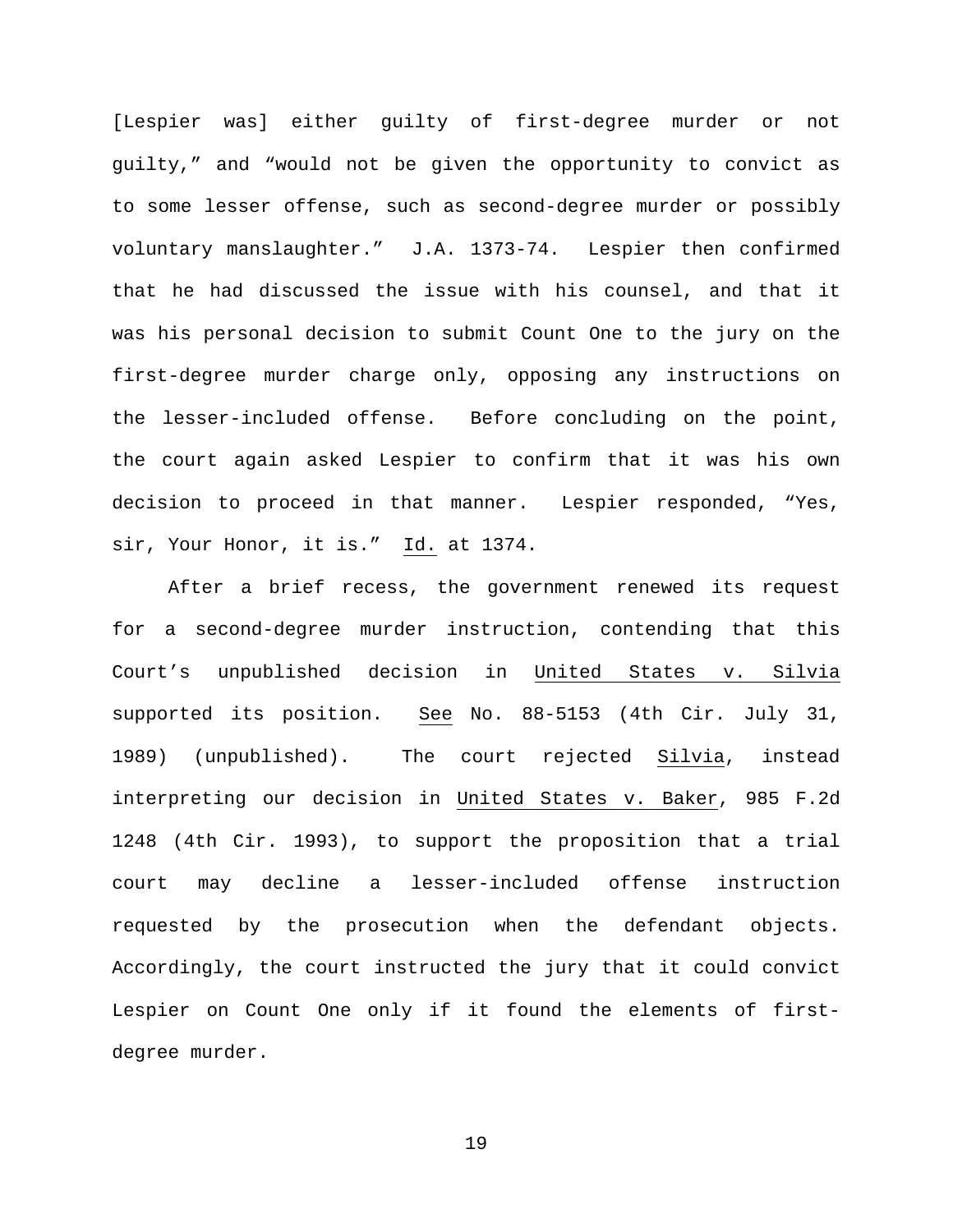In closing, the prosecution relied extensively on the various conflicting exculpatory statements made by Lespier, asserting that Lespier "didn't tell you anything — he didn't even tell you the same story, much less something that was believable or truthful."  $J.A. 1452.^7$  $J.A. 1452.^7$  The government set forth its own version of the relevant events, suggesting inferences that the jury could draw from the evidence. The prosecution theorized that Smith had attempted to leave Lespier's residence, making it to the driveway before having her bag ripped from her arm by Lespier. Lespier then clubbed Smith over the head with the shotgun, cracking its stock and causing the deep bruising found by the medical examiner. Lespier had retrieved the .38 revolver from the locked safe, and simply executed Smith by shooting her at close range in the back of the head. After that, Lespier "dragged her a little bit and made that sock come

J.A. 1481.

<span id="page-19-0"></span> $7$  Pertinent to the government's theory that Lespier had fabricated his exculpatory statements, the district court instructed the jury that

<sup>[</sup>w]hen a defendant voluntarily offers an explanation or voluntarily makes some statement tending to show his innocence, and if you, the jury, find the defendant knew this statement or explanation was false, then you, the jury, may consider this as showing a consciousness of guilt on the part of the defendant, since it is reasonable to infer that an innocent person does not usually find it necessary to invent or fabricate an explanation or statement tending to establish his innocence.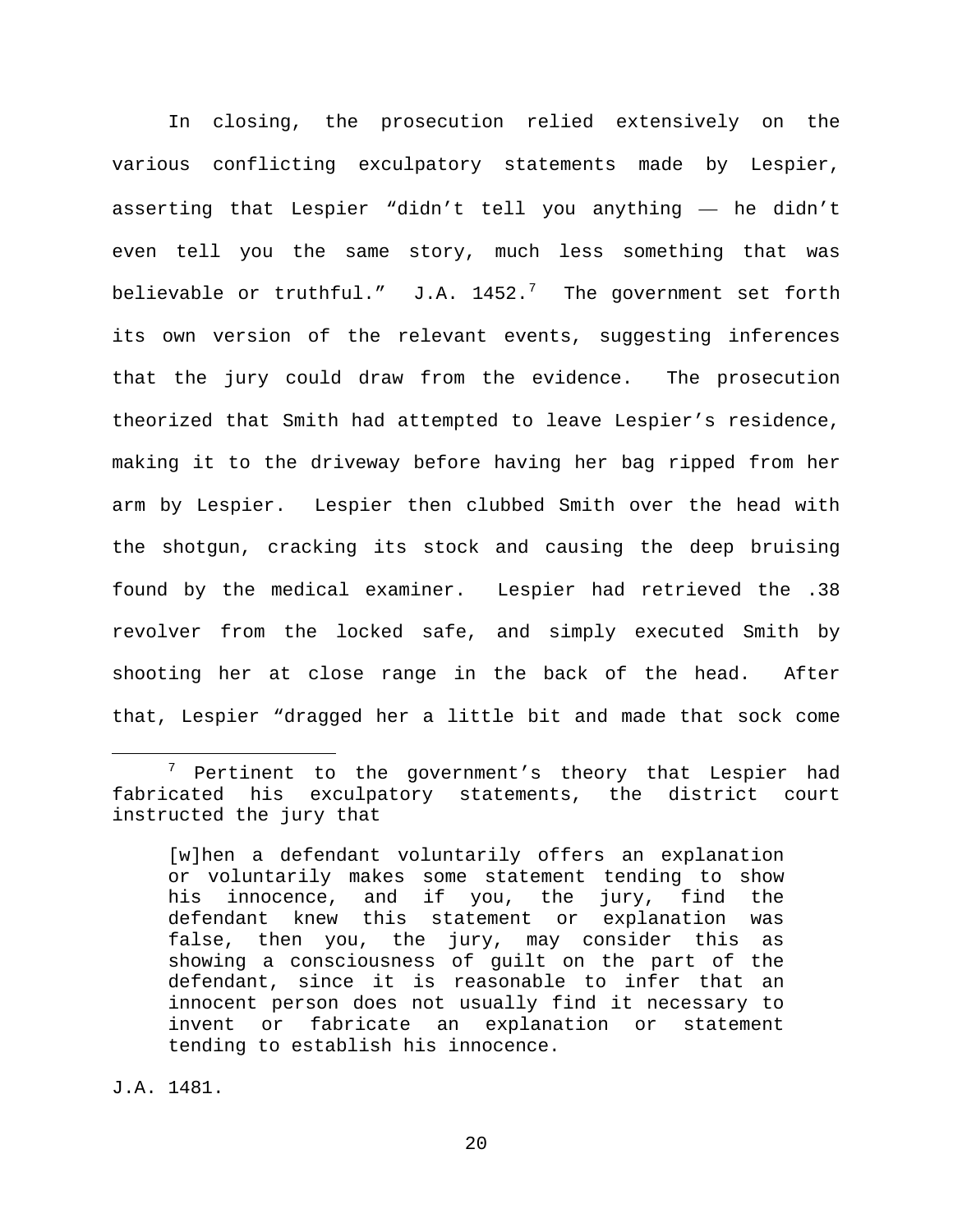up," then got blood all over his back by "flipping [Smith] over the shoulder, [with] blood draining down out of the hole, down his back." Id. at 1460. Finally, Lespier fired multiple shots into the walls of his residence in order to support his fabricated stories.

Accepting the prosecution's evidence as sufficient, the jury found Lespier guilty of both charged offenses, including first-degree murder. On March 29, 2012, Lespier was sentenced to life imprisonment on each count, to be served consecutively. Lespier timely noted this appeal, and we possess jurisdiction pursuant to 28 U.S.C. § 1291.

#### II.

Lespier raises three appellate contentions. First, he challenges the district court's denial of judgments of acquittal. Second, Lespier maintains that the court abused its discretion in (1) permitting the introduction of evidence, pursuant to Rule 404(b) of the Federal Rules of Evidence, of his prior threats and violence against Smith, and (2) precluding his psychology expert's testimony on the effects of sleep deprivation. Finally, in a reversal of his failed trial strategy, Lespier now asserts that the trial court should have instructed the jury that it could convict on the lesser-included offense of second-degree murder.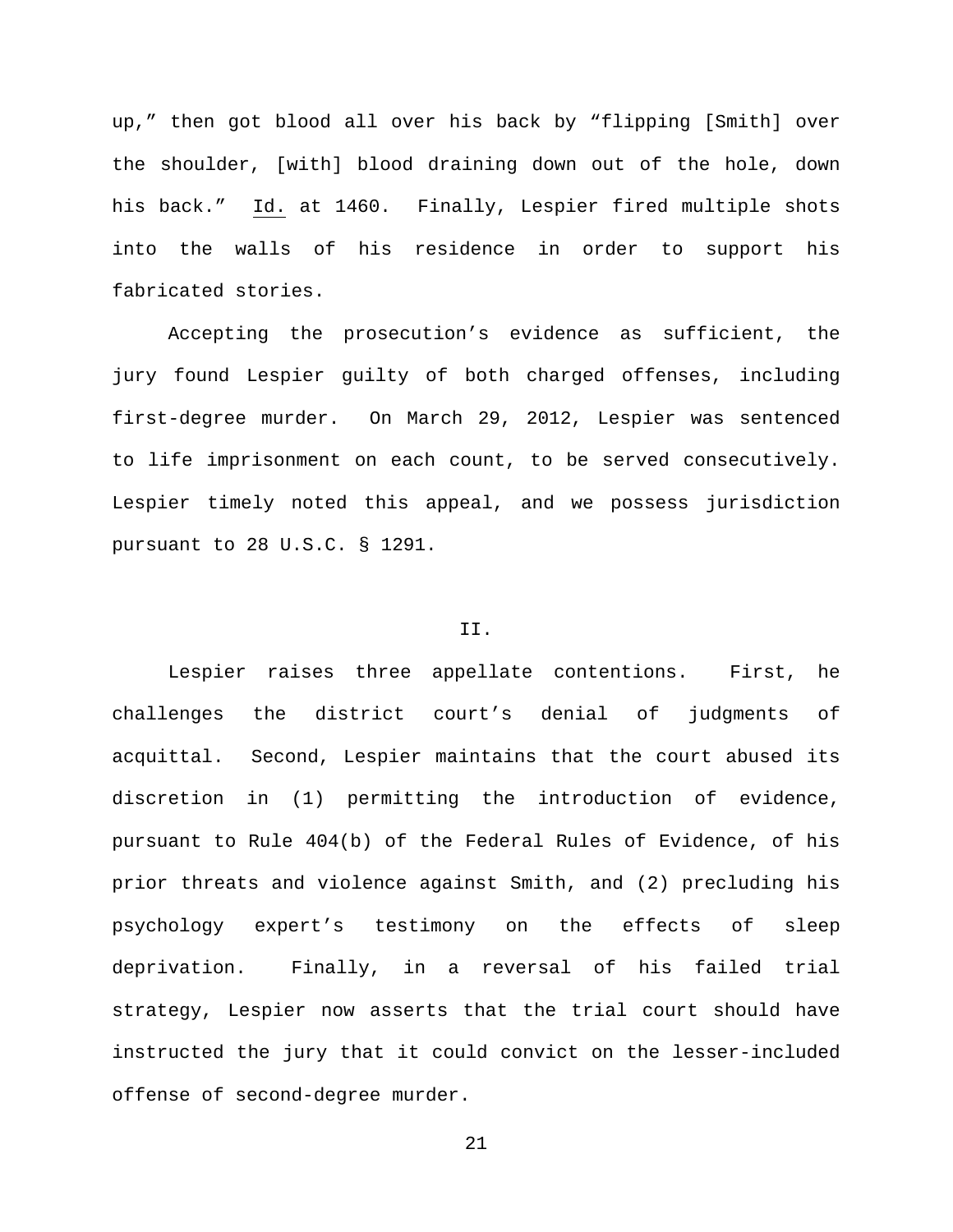We begin with the district court's denial of judgments of acquittal, which we review de novo. See United States v. Kellam, 568 F.3d 125, 132 (4th Cir. 2009). When a defendant challenges the sufficiency of the evidence, we will sustain a guilty verdict if there is substantial evidence to support it, drawing all reasonable inferences therefrom in favor of the prosecution. See United States v. Whitfield, 695 F.3d 288, 310 (4th Cir. 2012).

In challenging the district court's denial of acquittals, Lespier characterizes the evidence as legally insufficient in two respects. First, he maintains that there was no evidence suggesting that he, rather than Smith, had pulled the trigger of the .38 revolver. Second, Lespier asserts that there was no evidence to support the inference that his fatal shooting of Smith was a premeditated act.

Each of the foregoing contentions is readily refuted. In the light most favorable to the prosecution, the evidence permitted the jury to find ample incriminating facts supporting the two convictions, including the following:

- In the past, Lespier had physically abused and repeatedly threatened to kill Smith;
- On the evening of the fatal shooting, Smith sought to leave Lespier's home, proceeding as far as the driveway before a bag containing makeup and clothing was ripped from her arm;

A.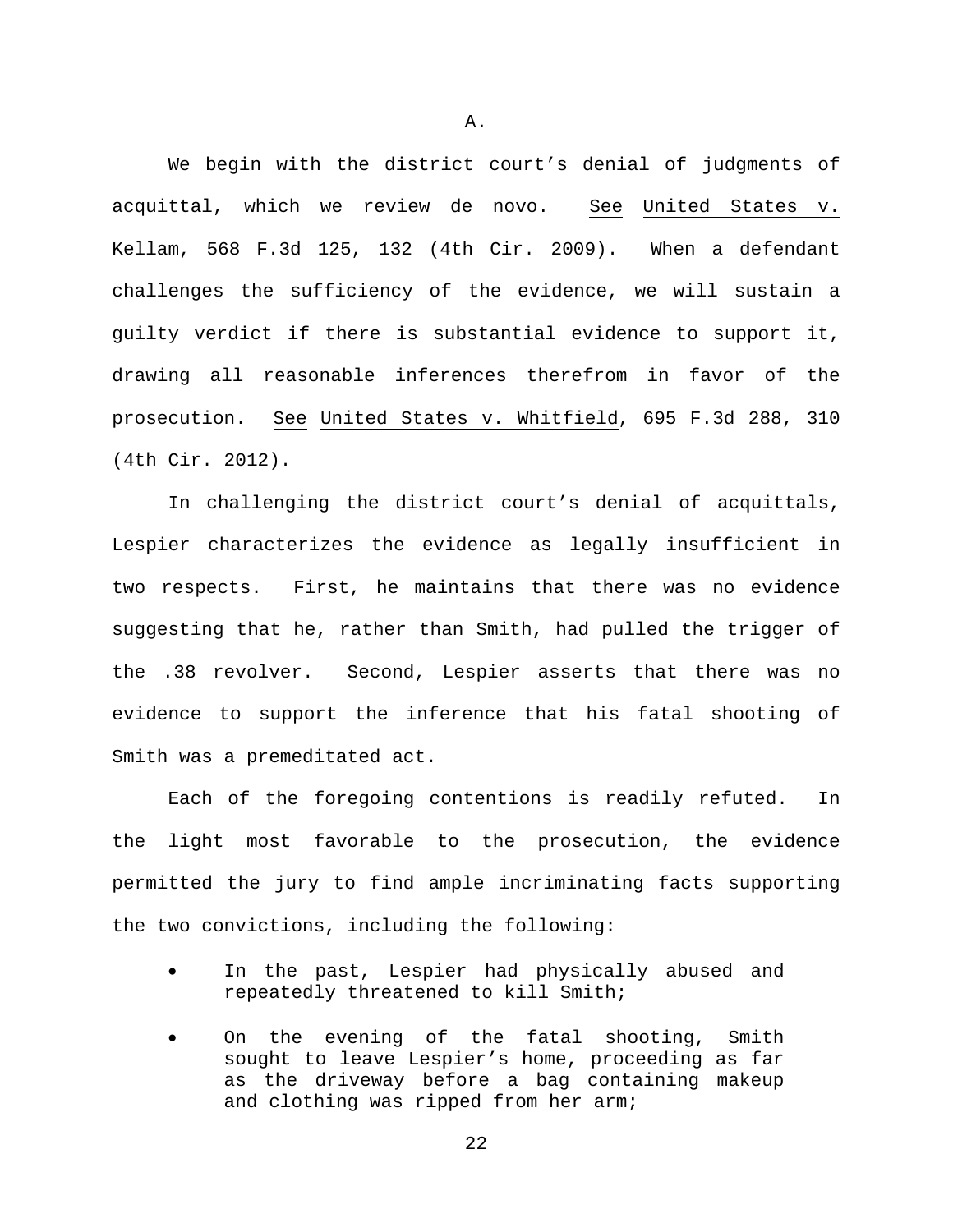- Lespier hit Smith on the head with the shotgun with sufficient force to crack its stock;
- Lespier had retrieved the murder weapon, the .38 caliber revolver, from a locked safe;
- Based on the trajectory of the gunshot that killed Smith, a self-inflicted wound was not possible;
- Lespier had tampered with the crime scene, moving Smith's body, wiping up her blood, and planting the revolver and a pill near her body;
- Lespier waited some period of time before calling 911; and
- Lespier made multiple false exculpatory statements seeking to explain the relevant events.

Predicated on the foregoing, together with the balance of the record, it is clear that the government presented substantial evidence proving that Lespier committed murder in the first degree, as alleged in Count One. The district court therefore properly denied judgments of acquittal.

B.

Next, we consider Lespier's evidentiary contentions, i.e., that the district court erroneously admitted evidence pursuant to Rule 404(b) and improperly excluded Lespier's psychology expert. We review those evidentiary rulings under the abuse of discretion standard. See United States v. Rooks, 596 F.3d 204, 209-10 (4th Cir. 2010).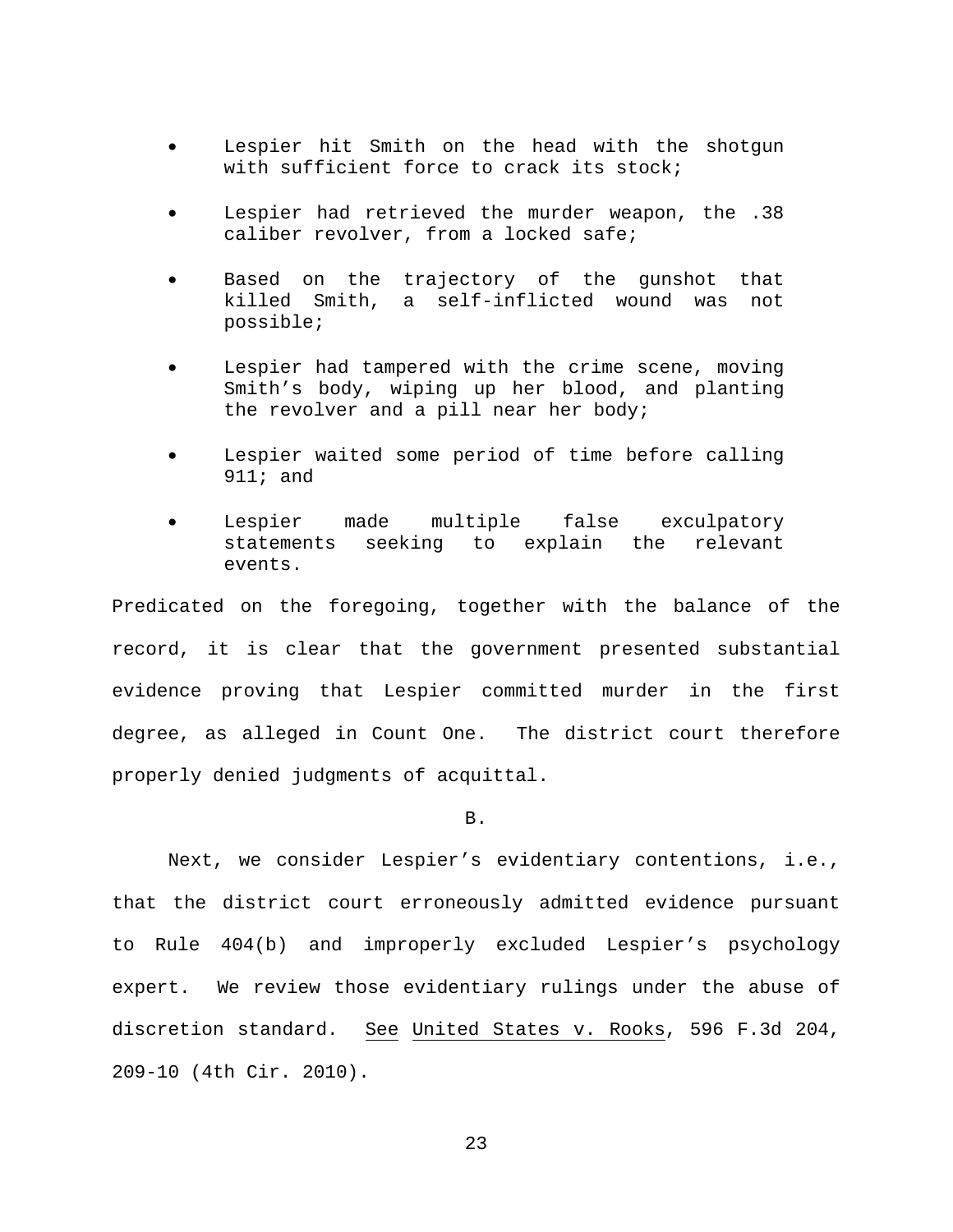Lespier maintains that the district court erred in its Rule 404(b) ruling relating to his prior threats and acts of violence against Smith. The government responds that the evidence was properly admitted, both to show that Lespier intentionally murdered Smith and to disprove any theory that Smith had accidentally shot herself.

Rule 404(b)(1) provides that "[e]vidence of a crime, wrong, or other act is not admissible to prove a person's character in order to show that on a particular occasion the person acted in accordance with the character." Evidence of prior bad acts, however, "may be admissible for another purpose, such as proving motive, opportunity, intent, preparation, plan, knowledge, identity, absence of mistake, or lack of accident." Fed. R. Evid. 404(b)(2). Evidence offered under Rule 404(b), like all other evidence, must be relevant and is subject to assessment under Rule 403. $^8$  $^8$  We have formulated a four-part test for assessing the admissibility of evidence offered under Rule  $404(b)$ :

1.

<span id="page-23-0"></span> $8$  Federal Rule of Evidence 403 provides that "[t]he court may exclude relevant evidence if its probative value is substantially outweighed by a danger of one or more of the following: unfair prejudice, confusing the issues, misleading the jury, undue delay, wasting time, or needlessly presenting cumulative evidence."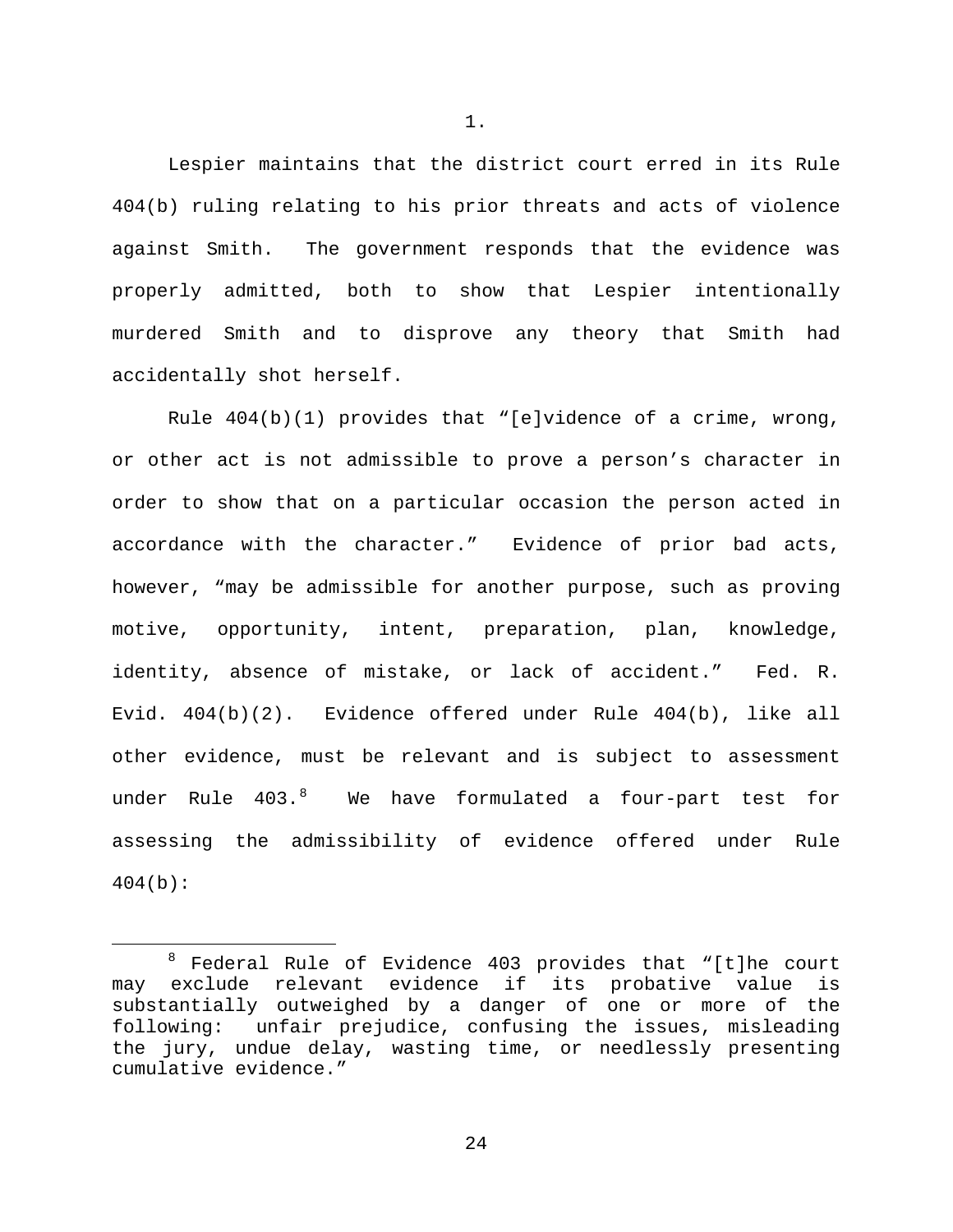(1) the prior-act evidence must be relevant to an issue other than character, such as intent; (2) it must be necessary to prove an element of the crime charged; (3) it must be reliable; and  $(4)$  . . . its probative value must not be substantially outweighed by its prejudicial nature.

United States v. Queen, 132 F.3d 991, 995 (4th Cir. 1997) (internal quotation marks omitted). As we have explained, "Rule 404(b) is an inclusive rule, admitting all evidence of other crimes or acts except that which tends to prove only criminal disposition." Rooks, 596 F.3d at 211 (internal quotation marks omitted).

Simply stated, the district court did not abuse its discretion in admitting the Rule 404(b) evidence of Lespier's prior threats and acts of physical violence against Smith. Such evidence was relevant to Lespier's intent and to show that Smith did not shoot herself by accident or mistake, thus fulfilling the first prong of Queen. With regard to Queen's second prong, the challenged evidence was necessary to prove the disputed element of Lespier's intent. The third Queen prong is also plainly satisfied: The court thoroughly inquired into the reliability of each item of Rule 404(b) evidence that was presented to the jury, and it did not err in that respect. Finally, on the fourth prong, the probative value of the Rule 404(b) evidence was substantial, and was not outweighed by unfair prejudice or any of the Rule 403 criteria. Indeed, any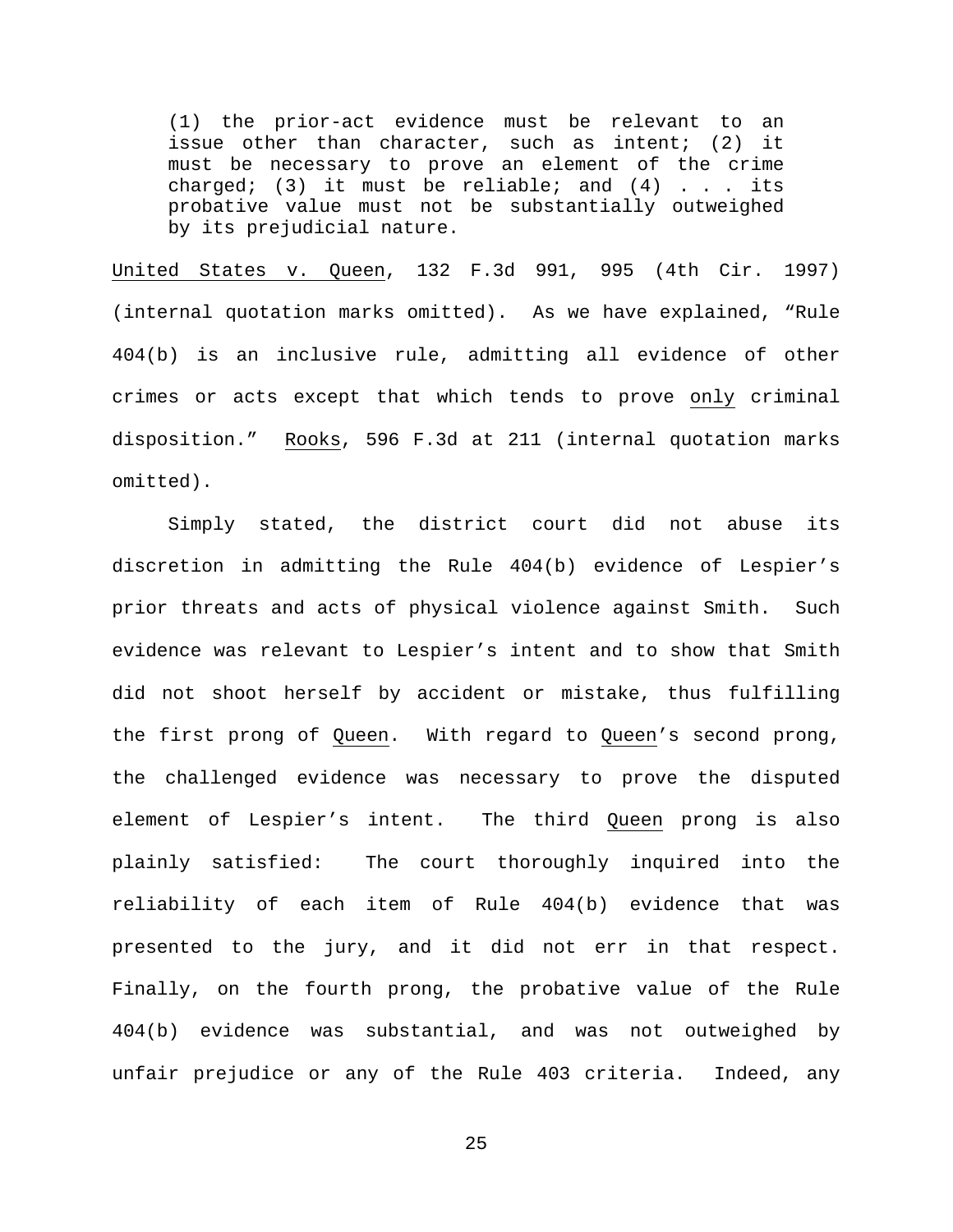risk of unfair prejudice was effectively mitigated by the court's carefully framed limiting instructions regarding proper consideration of such evidence. See United States v. White, 405 F.3d 208, 213 (4th Cir. 2005) ("[A]ny risk of such prejudice was mitigated by a limiting instruction from the district court clarifying the issues for which the jury could properly consider [the Rule 404(b)] evidence.").

# 2.

Lespier also contends that the trial court committed reversible error by excluding the evidence of his psychology expert, who would have pointed to sleep deprivation as an explanation for the various inconsistencies in Lespier's statements. Lespier emphasizes that, because those inconsistencies were used to impeach his statements' credibility, the exclusion of his expert prejudiced his ability to mount a defense. The government counters that expert testimony on the psychological effects of sleep deprivation must be treated with the same caution that courts have applied to evidence on the fallibility of eyewitness testimony, and that the court did not abuse its discretion in excluding the expert. Alternatively, the government asserts that any error was harmless.

Lespier is correct in arguing that the Constitution guarantees every accused "a meaningful opportunity to present a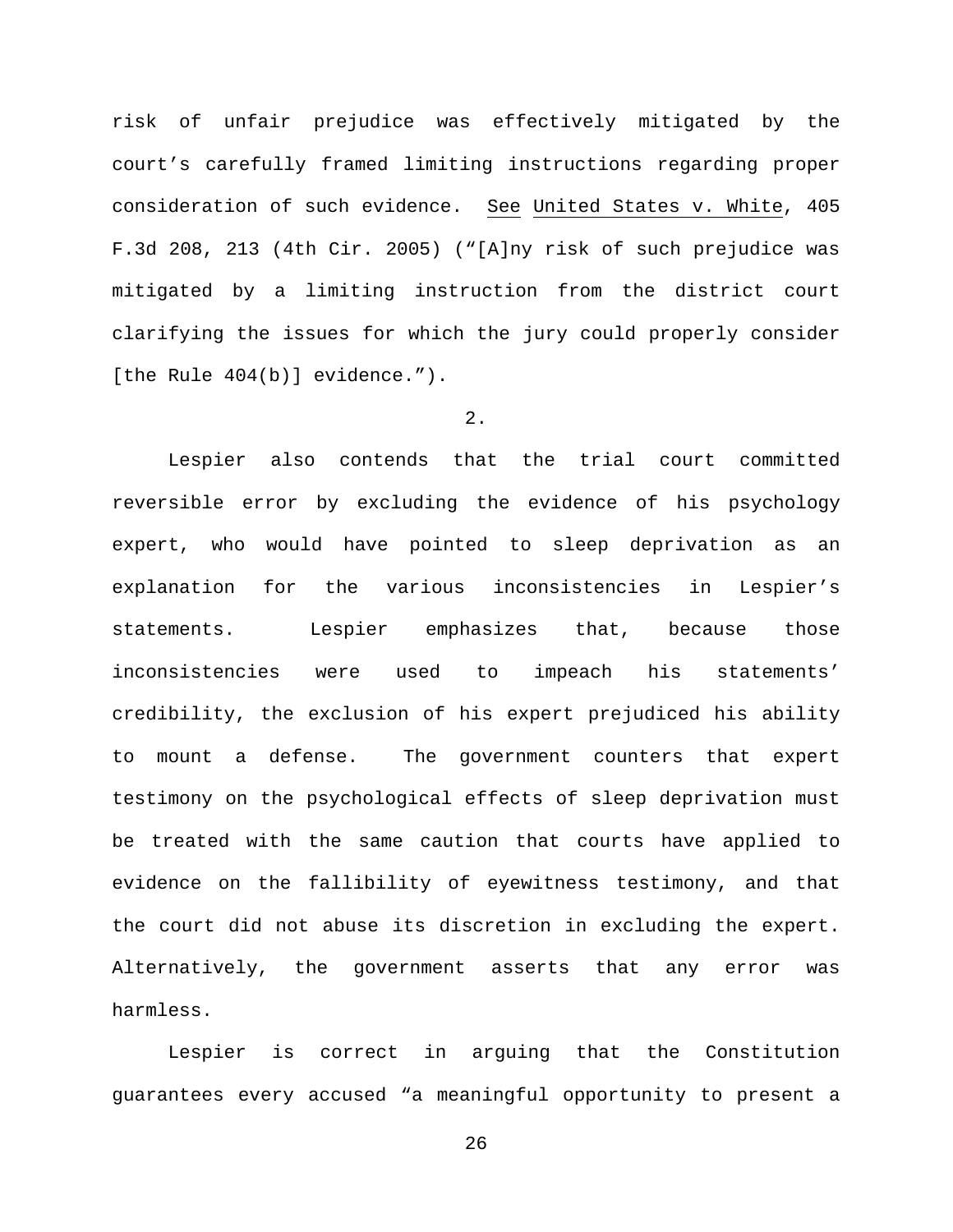complete defense." Crane v. Kentucky, 476 U.S. 683, 690 (1986) (internal quotation marks omitted). And the Supreme Court has explained that "the right to present a defense . . . is a fundamental element of due process." Washington v. Texas, 388 U.S. 14, 19 (1967). It does not follow, however, that the exclusion of Lespier's psychology expert somehow contravened the Constitution or otherwise amounted to error.

To be admissible, expert testimony must "help the trier of fact to understand the evidence or to determine a fact in issue." Fed. R. Evid. 702(a). The helpfulness requirement of Rule 702 thus prohibits the use of expert testimony related to matters which are "obviously . . . within the common knowledge of jurors." Scott v. Sears Roebuck & Co., 789 F.2d 1052, 1055 (4th Cir. 1986). The assessment of a witness's credibility, as we have explained, is "usually within the jury's exclusive purview." United States v. Dorsey, 45 F.3d 809, 815 (4th Cir. 1995). Thus, in the absence of unusual circumstances, Rule 702 renders inadmissible expert testimony on issues of witness credibility.

We have recognized a narrow exception to the general rule. See United States v. Harris, 995 F.2d 532, 534-36 (4th Cir. 1993) (affirming exclusion of expert testimony on validity of eyewitness identification, but recognizing possible admissibility of such evidence in narrow circumstances).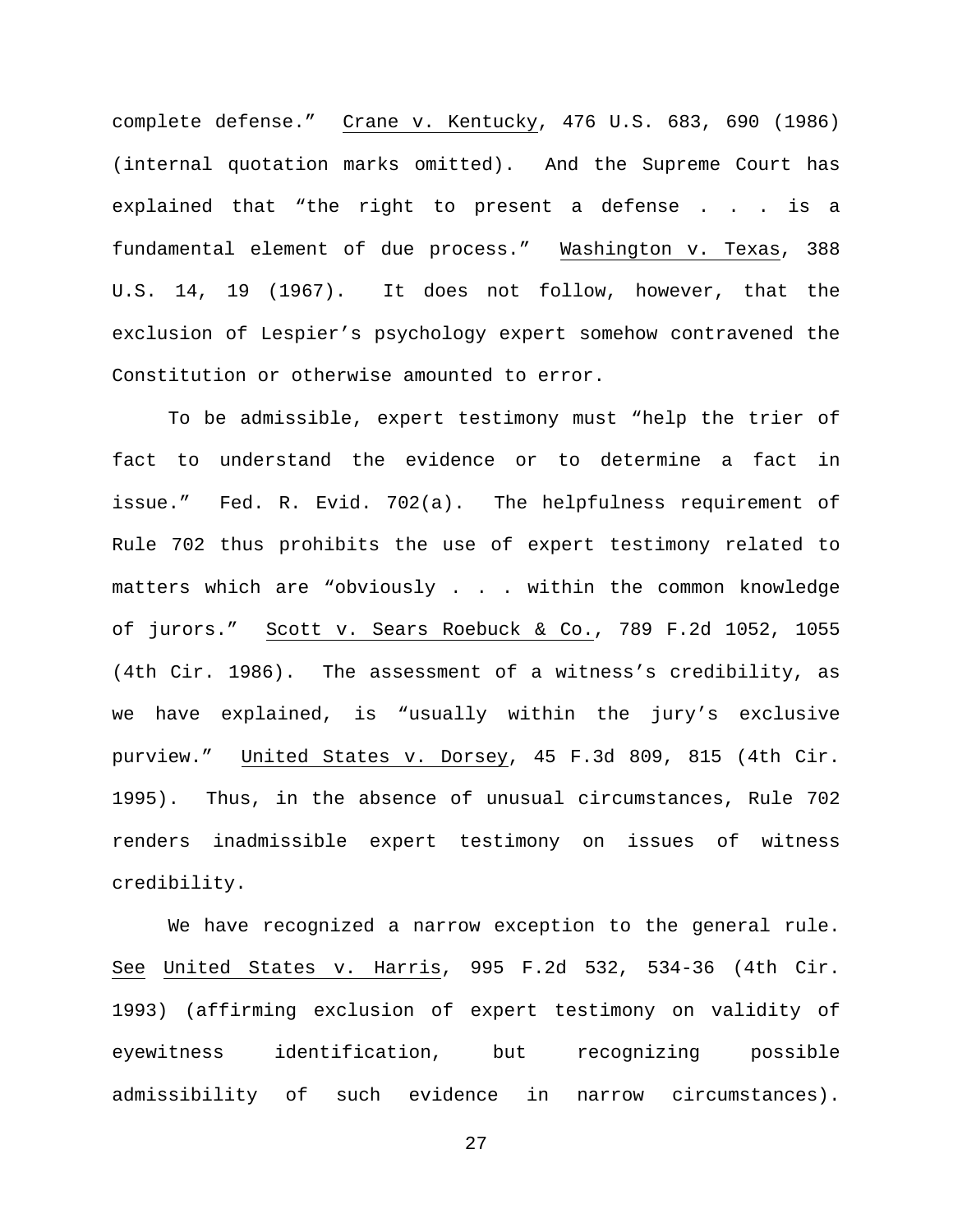Nevertheless, we agree with the government that, in the typical case, the effects of sleep deprivation, like problems with eyewitness identifications, are readily comprehended by jurors and do not require an expert for their explanation. Simply put, the trial court did not abuse its discretion in excluding Lespier's expert on the basis that his testimony would "intrude[] on the jury's role regarding the assessment of the credibility of witnesses." J.A. 220.

### C.

Finally, we dispose of Lespier's contention that the district court erred in declining the prosecutors' multiple requests for an instruction on the lesser-included offense of second-degree murder. We review an alleged instructional error for abuse of discretion. United States v. Passaro, 577 F.3d 207, 221 (4th Cir. 2009). When a trial court has rejected a proposed instruction, we will reverse only if that instruction "(1) was correct; (2) was not substantially covered by the court's charge to the jury; and (3) dealt with some point in the trial so important, that failure to give the requested instruction seriously impaired the defendant's ability to conduct his defense." Id. (internal quotation marks omitted).

Nevertheless, an error that was not objected to at trial is generally reviewed only for plain error. See Fed. R. Crim. P. 52(b). Under that standard, "before an appellate court can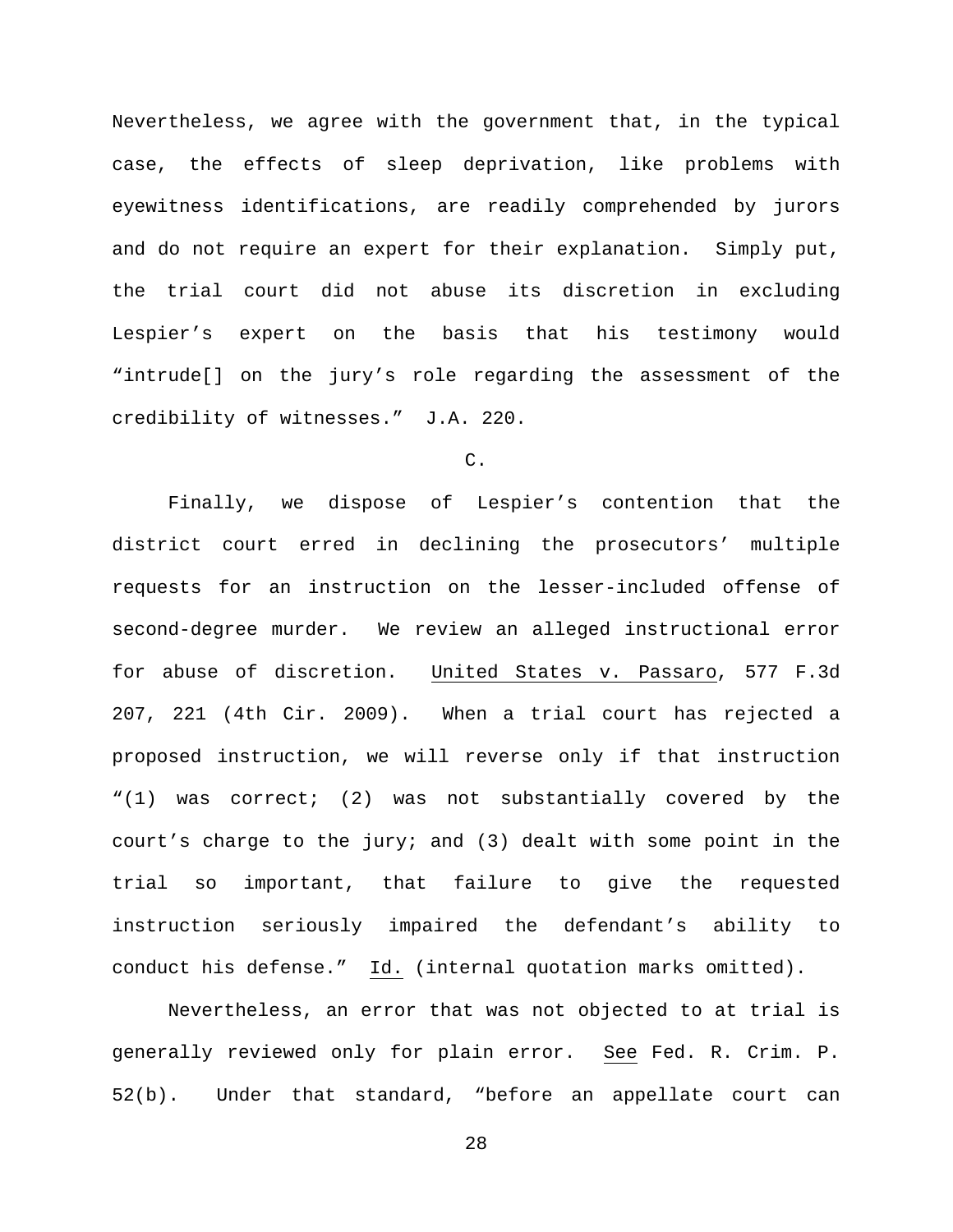correct an error not raised at trial, there must be (1) 'error,' (2) that is 'plain,' and (3) that 'affect[s] substantial rights.'" Johnson v. United States, 520 U.S. 461, 466-67 (1997) (quoting United States v. Olano, 507 U.S. 725, 732 (1993)). "If all three conditions are met, an appellate court may then exercise its discretion to notice a forfeited error, but only if (4) the error seriously affect[s] the fairness, integrity, or public reputation of judicial proceedings." Id. at 467 (internal quotation marks omitted). In the context of plain error review, an error that was invited by the appellant "cannot be viewed as one that affected the fairness, integrity, or public reputation of judicial proceedings." United States v. Gomez, 705 F.3d 68, 76 (2d Cir. 2013). Indeed, recognizing an invited error would seriously undermine confidence in the integrity of the courts. See id. ("[T]he fairness and public reputation of the proceeding would be called into serious question if a defendant were allowed to gain a new trial on the basis of the very procedure he had invited."); see also United States v. Day, 700 F.3d 713, 727 n.1 (4th Cir. 2012) ("[A] 'defendant in a criminal case cannot complain of error which he himself has invited.'" (quoting Shields v. United States, 273 U.S. 583, 586 (1927))).

The government adheres to its position that the requested instruction on second-degree murder was correct, and that it was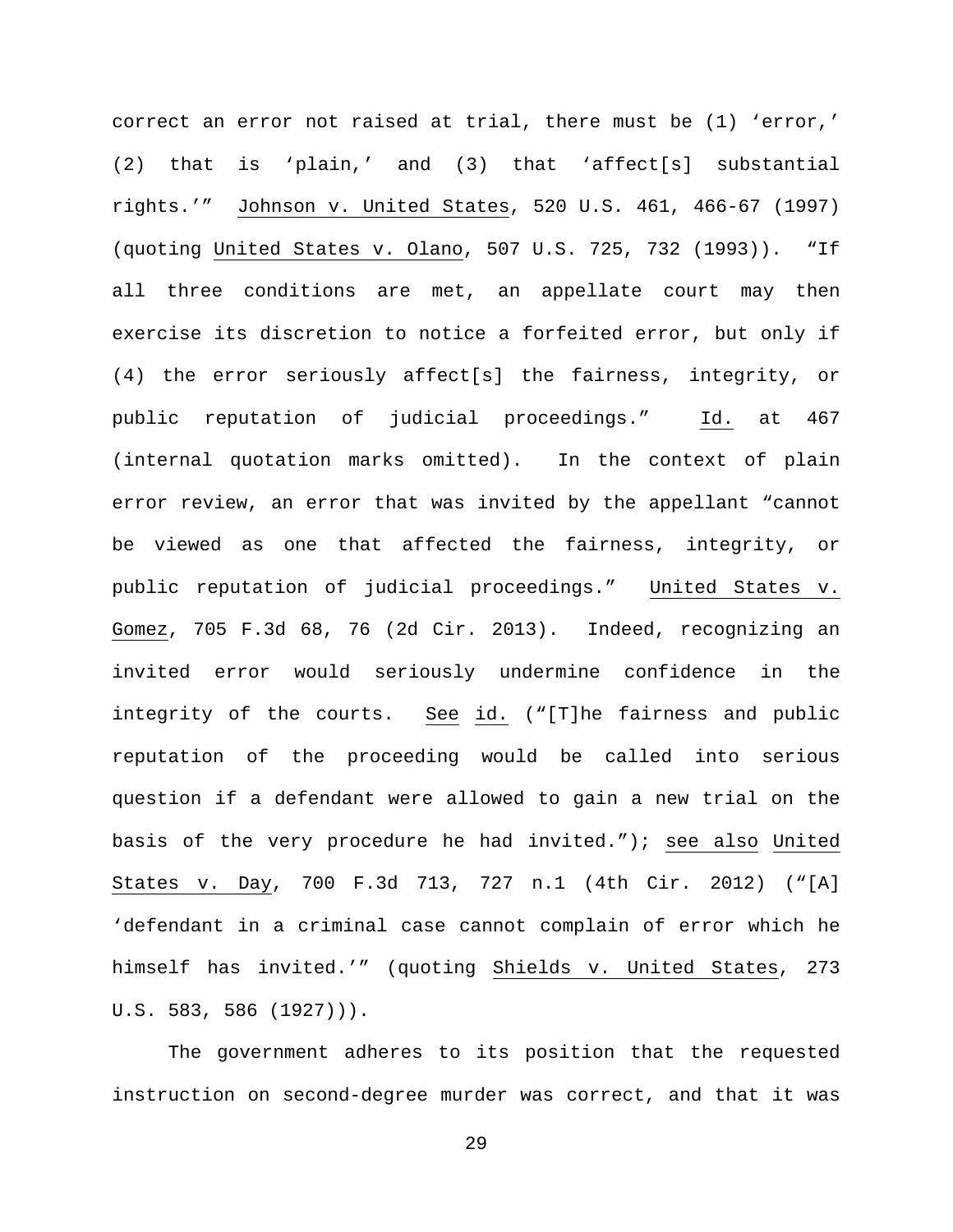not covered by the court's charge to the jury. The government maintains, however, that the instructional error was invited by Lespier and thus is not reversible. In response, Lespier does not dispute that the instructional error was invited, but contends that an exception to the invited error doctrine applies in this case.

As an initial matter, we are satisfied that the district court erred when it relied on United States v. Baker, 985 F.2d 1248 (4th Cir. 1993), for the proposition that a trial court may decline to instruct on a lesser-included offense that is supported by the evidence and requested by the prosecution. In Baker, we simply agreed that "a district court has no discretion to refuse to give a lesser-included instruction if the evidence warrants the instruction and the defendant requests it." Id. at 1259. That decision does not suggest, however, that the defendant is entitled to veto the prosecution's request for a proper instruction on a lesser-included offense.

Indeed, Rule 31 of the Federal Rules of Criminal Procedure provides, in pertinent part, that "[a] defendant may be found guilty of . . . an offense necessarily included in the offense charged." Though the "lesser included offense doctrine developed at common law to assist the prosecution," Rule 31 can be invoked by either the prosecution or the defense. Keeble v. United States, 412 U.S. 205, 208 (1973). And neither party is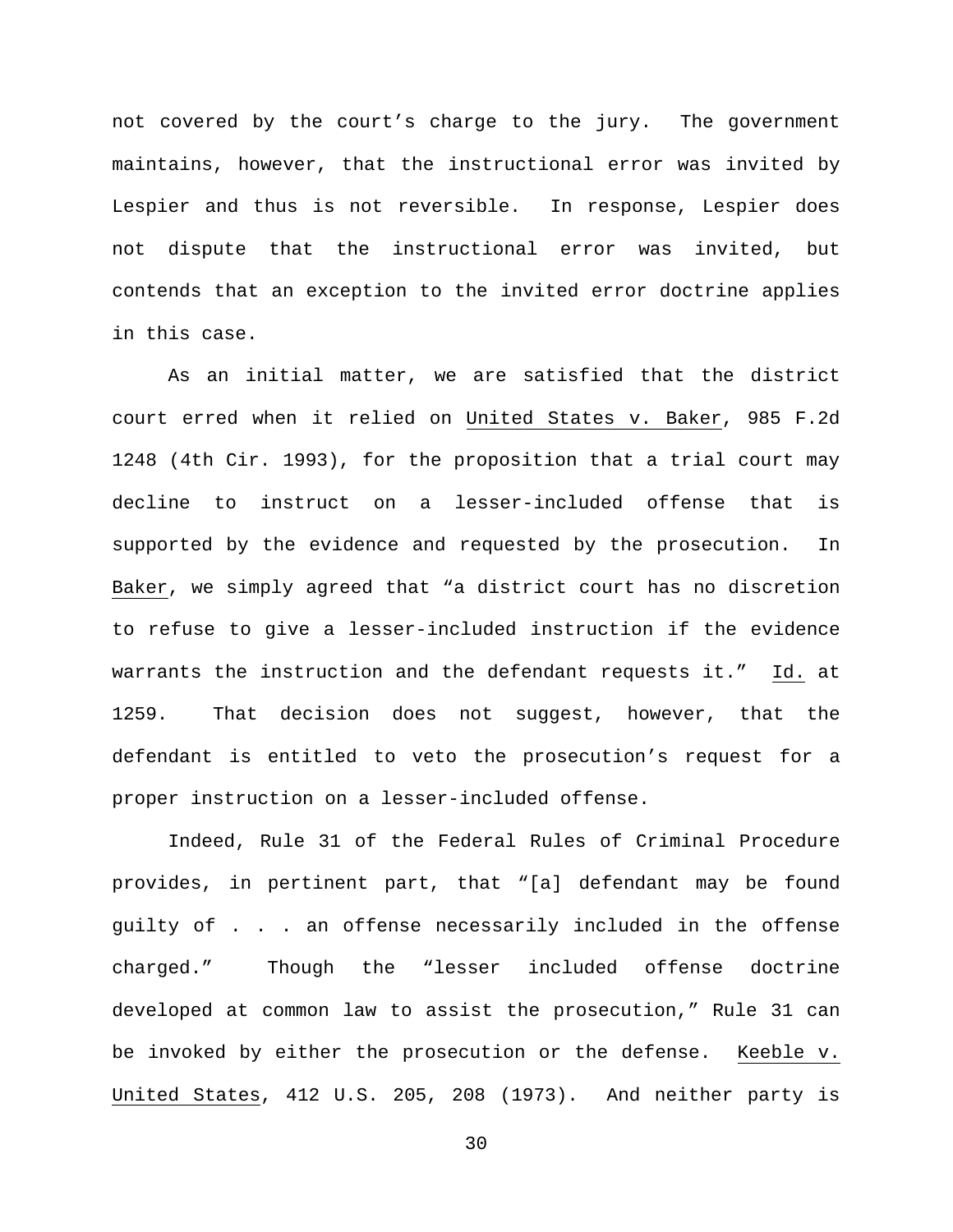entitled to jettison a requested instruction on a lesserincluded offense, provided that "the evidence would permit a jury rationally to find [the defendant] guilty of the lesser offense and acquit him of the greater." Id.; see also United States v. Silvia, No. 88-5153 (4th Cir. July 31, 1989) (unpublished) (affirming second-degree murder conviction premised on lesser-included offense instruction given over defendant's objection).

Although we have acknowledged a potential exception to the invited error doctrine "when it is necessary to preserve the integrity of the judicial process or to prevent a miscarriage of justice," we have likewise rejected the notion that such circumstances exist where a defendant, "as a matter of sound trial strategy," requests an instruction on a lesser-included offense that the court then gives to the jury. United States v. Herrera, 23 F.3d 74, 76 (4th Cir. 1994) (internal quotation marks omitted). The converse is also true; that is, a defendant who invites error by successfully opposing an instruction on a lesser-included offense is not entitled to benefit from that error. Lespier opposed the second-degree murder instruction as a matter of sound trial strategy, and there is no indication that this failed strategy threatens the integrity of the justice system or represents a miscarriage of justice. As such, the